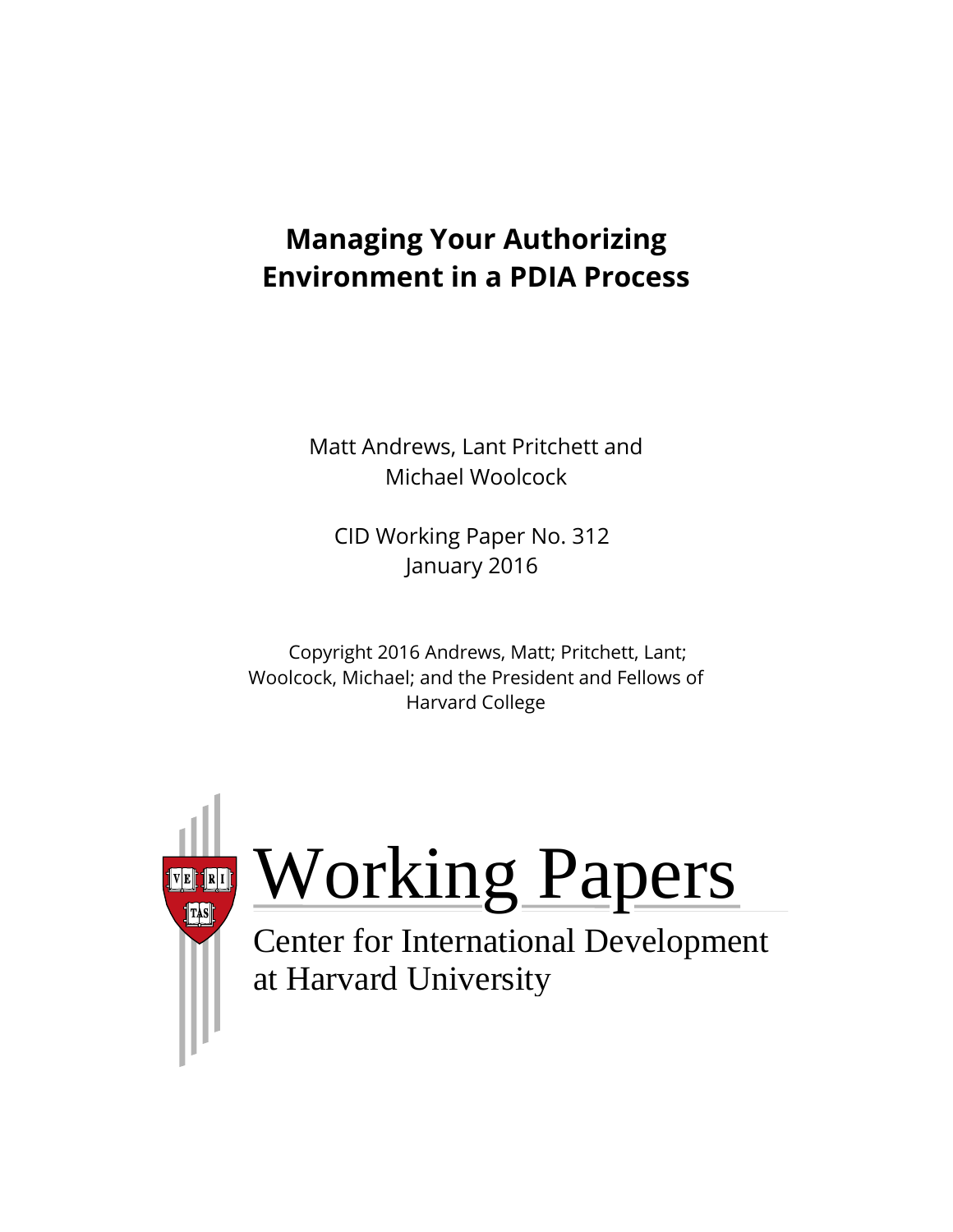## **Managing Your Authorizing Environment in a PDIA Process**

Matt Andrews, Lant Pritchett, and Michael Woolcock

Harvard Kennedy School

## **Abstract**

Development and state building processes are about change. Change is, however, elusive in many contexts. In prior work, we have offered problem driven iterative adaptation (PDIA) as an approach to tackle wicked hard change challenges. This is our fourth practical working paper on 'how' to do PDIA. The working paper addresses questions about authority, given that authority is needed to make change happen—especially in hierarchical government settings. This authority is often difficult to attain, however. It is seldom located in one office of person, and is often harder to lock-in with complex challenges, given that they commonly involve significant risk and uncertainty and require engagement by many agents responding to different kinds of authority. Every effort must be taken to address such challenges, and efforts should include an explicit strategy to establish an appropriate authorizing environment. This working paper suggests ideas to adopt in this strategy, with practical exercises and examples to help the reader apply such ideas in her or his own work.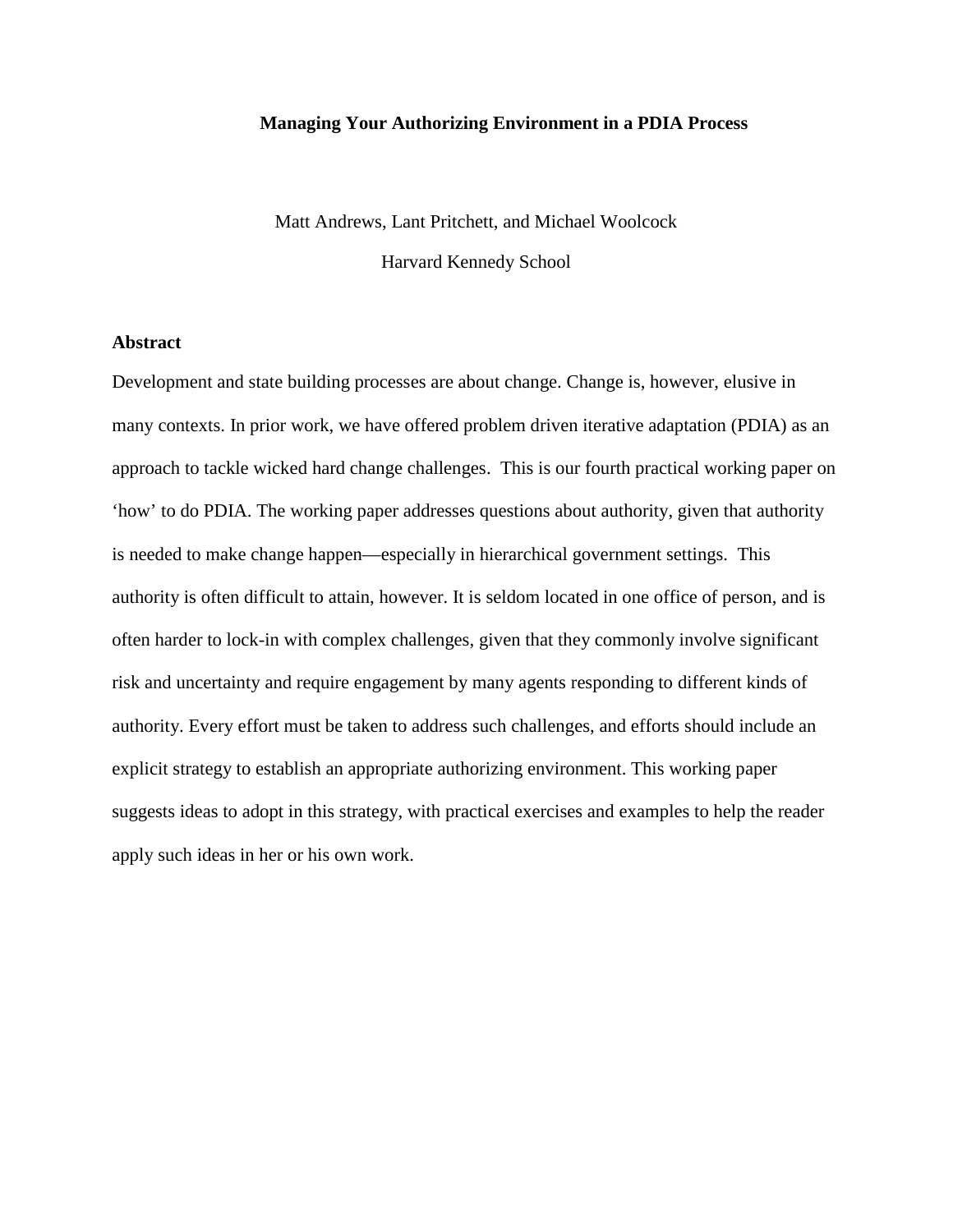## **Introduction**

A few years ago, one of us was working with an African government on health issues. The Health Minister was committed to building public sector capability to address women's health issues (given problems with maternal mortality). She assembled a team in the ministry, and supported a problem analysis process (complete with construction, deconstruction, and sequencing exercises). She then supported the team in crawling the design space, which generated a number of potential solutions to explore through experimental iteration. When the team tried to initiate the first set of action steps, however, they ran into trouble. Most of the steps involved actions taken in provinces, where governors had significant power and where administrators were more accountable to their provincial authorizers than to the national Minister of Health. The Minister tried to build support from provincial governors but they were generally resistant to the idea of working on the women's health issues in an experimental manner. Some of the governors asked why experiments were needed, and told the Minister her job was to provide solutions rather than identify problems and propose experiments. Others noted that they had seen many pilots in the past and were tired of the failure associated with such. In short, therefore, they refused to authorize the work and the experimental iterations were still born.

There is a vital lesson from this story: one needs authority to undertake any initiative aimed at building state capability, and this authority is often difficult to attain. It is seldom located in one office of person, and is often harder to lock-in with risky work. One runs into this problem regularly with complex challenges (as discussed in Andrews et al. 2015), given that they commonly involve significant risk and uncertainty and require engagement by many agents responding to different kinds of authority. A third PDIA principle recognizes this fact and notes,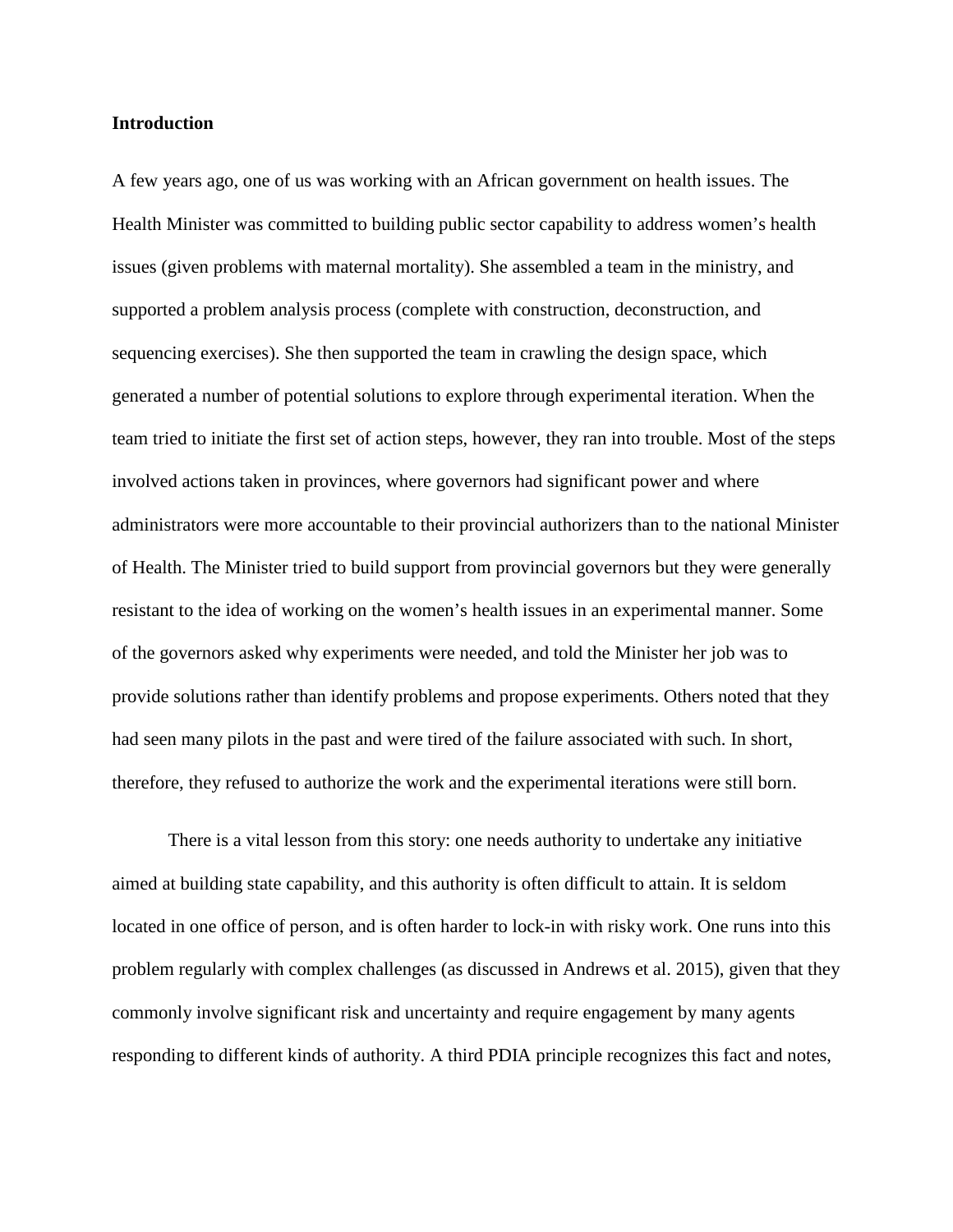therefore, that every effort to address complex challenges must include an explicit strategy to establish and appropriate authorizing environment.

This strategy cannot simply be to garner the general support of one or other important authorizer, however. In the context of any effort to address a wicked hard challenge, establishing the 'appropriate' authorizing environment poses several specific challenges to would-be reformers, policy-makers and others engaged in building state capability for implementation. This working paper discusses these challenges, and offers practical ideas to meet such. It starts, however, by providing some background discussion on what the authorizing environment involves and why it matters.

## **Why the Authorizing Environment Matters**

Authority is a key focal point in the literature on organizations. It has enjoyed prominence since (at least) the seminal work of Max Weber, which examined the ways in which social and political power were exerted in society (Weber 1978). Weber proffered a social-political view of authority, presenting such as the exercise of influence and control by some agents over others in social settings. This authority could be exerted through charismatic individuals (whose personal traits fostered influence), those holding traditional positions (where customs defined influence), or people enjoying stature because of formal rules (where influence was associated with a legally determined position of authority). Whereas there are obvious differences in where power comes from in these models (and how power is legitimized), they all essentially describe how some powerful agents influence and shape the behavior of other less powerful agents—constraining some activities and encouraging or supporting other activities.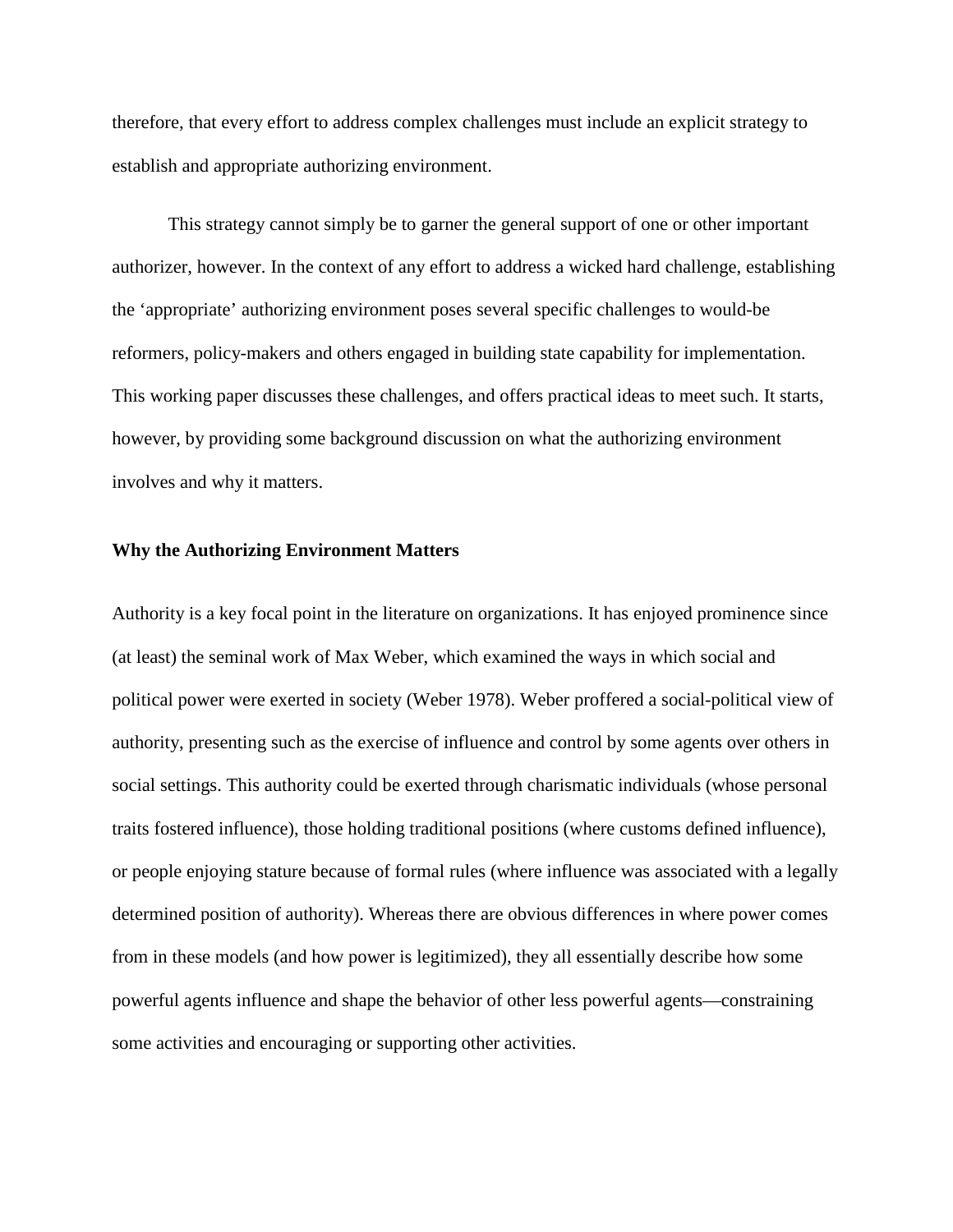Given the way authority constrains or supports certain behaviors, it must be said that authority structures have huge implications for what organizations do, how they do these things, when, where, and with whom (Aghion and Tirole 1997; Bolton and Dewatripont 2013; Etzioni 1959; Guillen 1994; Presthus 1960). In a prominent paper on the topic, Fama and Jensen (1983) identified these many manifestations, noting (for instance) that authorizers influence which projects are chosen, how obedience is exacted from subordinate employees, which actions are approved and ratified, and who gets rewarded for what, and how. Similar manifestations are common in public organizations, where authority structures shape what is possible when trying to build state capability (Dodlova 2013; Herbst 2014; Hughes 2013; Meyer 1968; Olsen 2015; Wang and Ap 2013). Powerful people (and processes that empower these people) determine what capability can be built, for instance, who will be involved in building this capability, how the process will work, how long it will continue, and what it will involve.

This means that would-be reformers need to pay attention to authority structures when they initiate any effort to build state capability. This is not news to those working at the coal face of development, in governments or in development organizations. It is indeed a central theme of the politically sensitive work by authors like David Booth and David Hulme (Faustino and Booth 2015; Routley and Hulme 2013). This work emphasizes the importance of navigating the local authorizing environment to ensure any initiative is locally led (or authorized) and politically smart (meaning, inter alia, that it has broad support and authorization). Authors like Mark Moore have been emphasizing the importance of navigating the authorizing environment for an even longer period, noting that any initiative to produce or improve public value needs to go beyond an individual with a good idea (Moore and Khagram 2004, p.9): "It [is] not sufficient for a public manager to have his or her own view of public value; others had to share it. In particular, the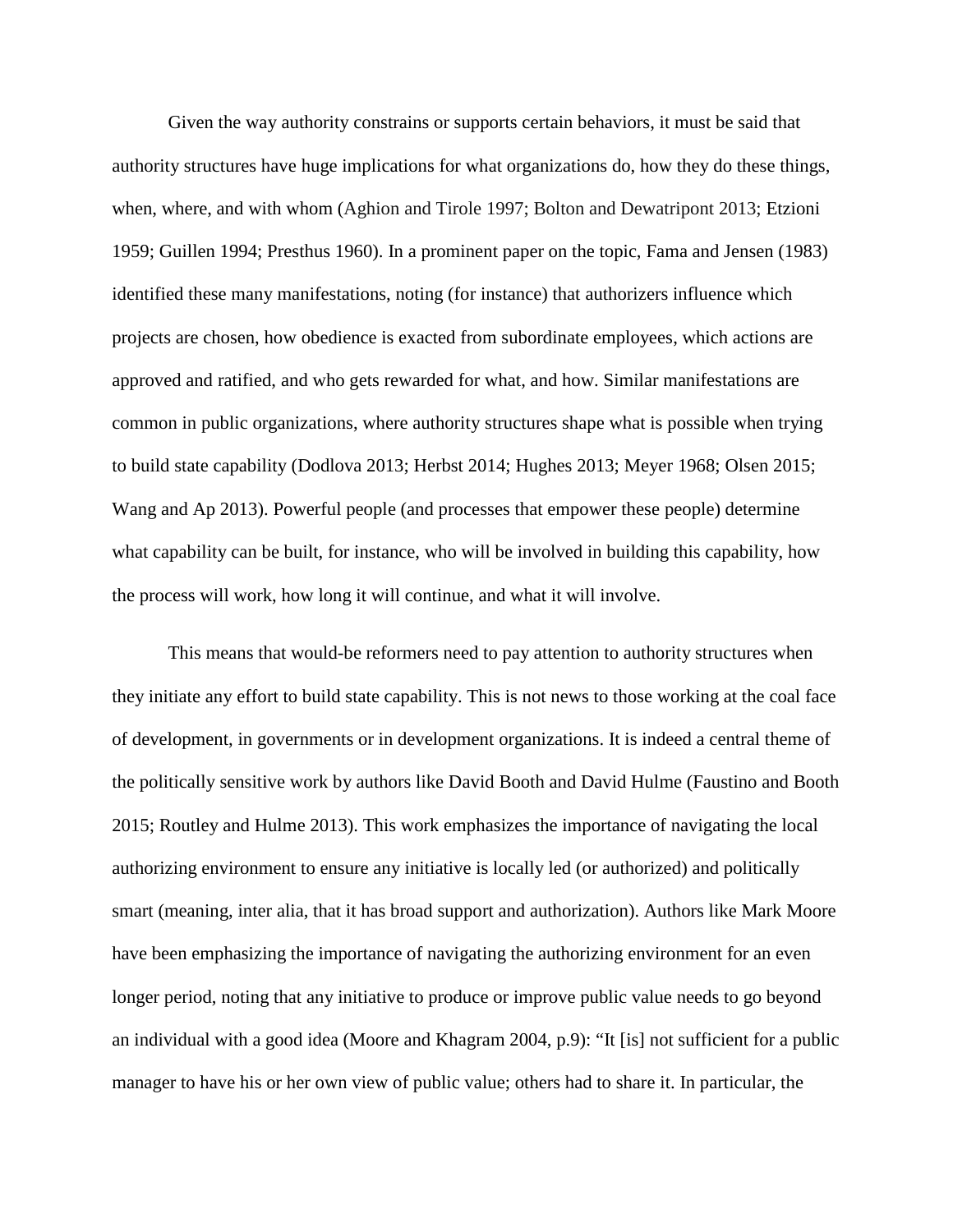group of people in positions that could confer legitimacy and provide financial support to the manager would have to agree with the conception of public value that was to be pursued."

It is not easy to build authorization to act, however. Authorizing environments are commonly fragmented, and difficult to navigate.<sup>[1](#page-5-0)</sup> Policies, programs and policies typically cross over multiple authority domains in which many different agents and processes act to constrain or support behavior. Authorizing structures often vary vertically as well, with agents at different levels of an organization or intergovernmental structure enjoying control over different dimensions of the same process.<sup>[2](#page-5-1)</sup> Consider, for instance, the example we started this chapter with, where provincial governors were able to undermine a process that was supported at 'higher' levels by the national minister. This fragmentation is likely greater with complex state building challenges that involve many agents and organizations.

Informality often reigns in these challenges as well, manifest in personality and relationship-driven authority structures. These structures are seldom well known, especially to outsiders, and make it extremely difficult to know who really authorizes what in any context (see Chapter 3 in Andrews (2013)). Whether formal or informal, authority structures are often also fickle and inconsistent. Authorizers will sanction new activities for many reasons, and may lose interest or energy or patience for many reasons as well. This means that one is never guaranteed continued support from any authorizer for any period of time, no matter what promises are made.

<span id="page-5-0"></span><sup>&</sup>lt;sup>1</sup> Distributed authority is common in many policy areas and countries. Frosch and Kaplan (1999) note that authority structures are shared in areas like clinical medicine, for instance, and Lieberthal and Lampton argue that fragmented authority structures are a main feature of Chinese bureaucracy. Janowitz (1998) even argues that complexity has led to fragmented and distributed authority in military settings, commonly assumed to have extremely centered authority mechanisms.

<span id="page-5-1"></span><sup>&</sup>lt;sup>2</sup> See descriptions of varying authority structures, especially dependent on differences in culture and social and governmental structure in Cartwright and Cooper (1993) and Horling and Lesser (2004).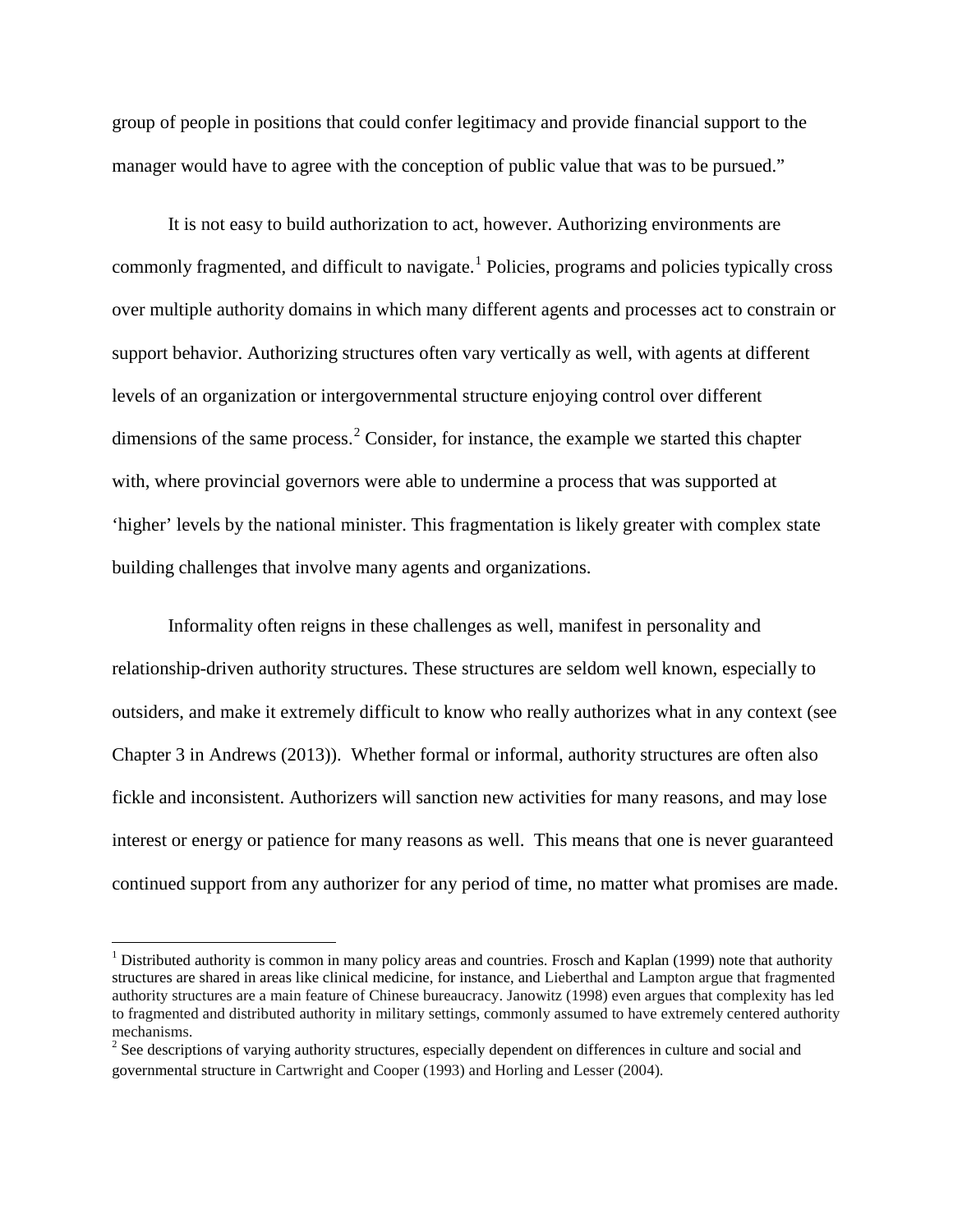Unfortunately, many project managers working for development organizations or in governments involved in reform learn this the hard way, when a 'supportive minister stops supporting a project soon after it is initiated'.

The fickleness of authority is most evident when dealing with risky change initiatives that will almost certainly have unintended (or unanticipated) consequences. This should not be surprising, however. New institutional scholars remind us that authority is often given to those with power (or entrusted by the powerful).<sup>[3](#page-6-0)</sup> These individuals are seldom appointed to their positions to foster dramatic change. They are, indeed, much more likely to support maintenance of the status quo, and hence resist dramatic change and the risk this involves. Furthermore, they are unlikely to entertain potential failure and uncertainty associated with complex challenges. As discussed in Andrews et al (2013), this kind of authorizing environment is not conducive to novelty or supportive of the PDIA-type change process.

We do not believe that this should be the end of the story, however, or signal the death knell of PDIA-type initiatives (or any development initiatives dealing with complex change). There are many examples where governments have adopted PDIA-type processes to foster deep change. These initiatives take the authorizing environment seriously, treating authority as variable rather than fixed; an important influence on the change space that can be expanded with well structured strategies (as discussed in Andrews et al. 2015 a). This is how we want you to think about authority and the authorizing environment, as we discuss dimensions of a dynamic authorizing environment strategy necessary to facilitate PDIA-type initiatives. These strategic dimensions require attention to three questions:

<span id="page-6-0"></span><sup>&</sup>lt;sup>3</sup> This thinking is reflected in work on the paradox of embeddedness, which suggests that those most embedded in any context typically have power in such, and are simultaneously probably most averse to change. The paradox is that they are needed to effect change, given the authority they provide. See Greenwood and Sudabby (2006), Pache and Santos (2013), Seo and Creed (2002), and Waddock et al. (2015).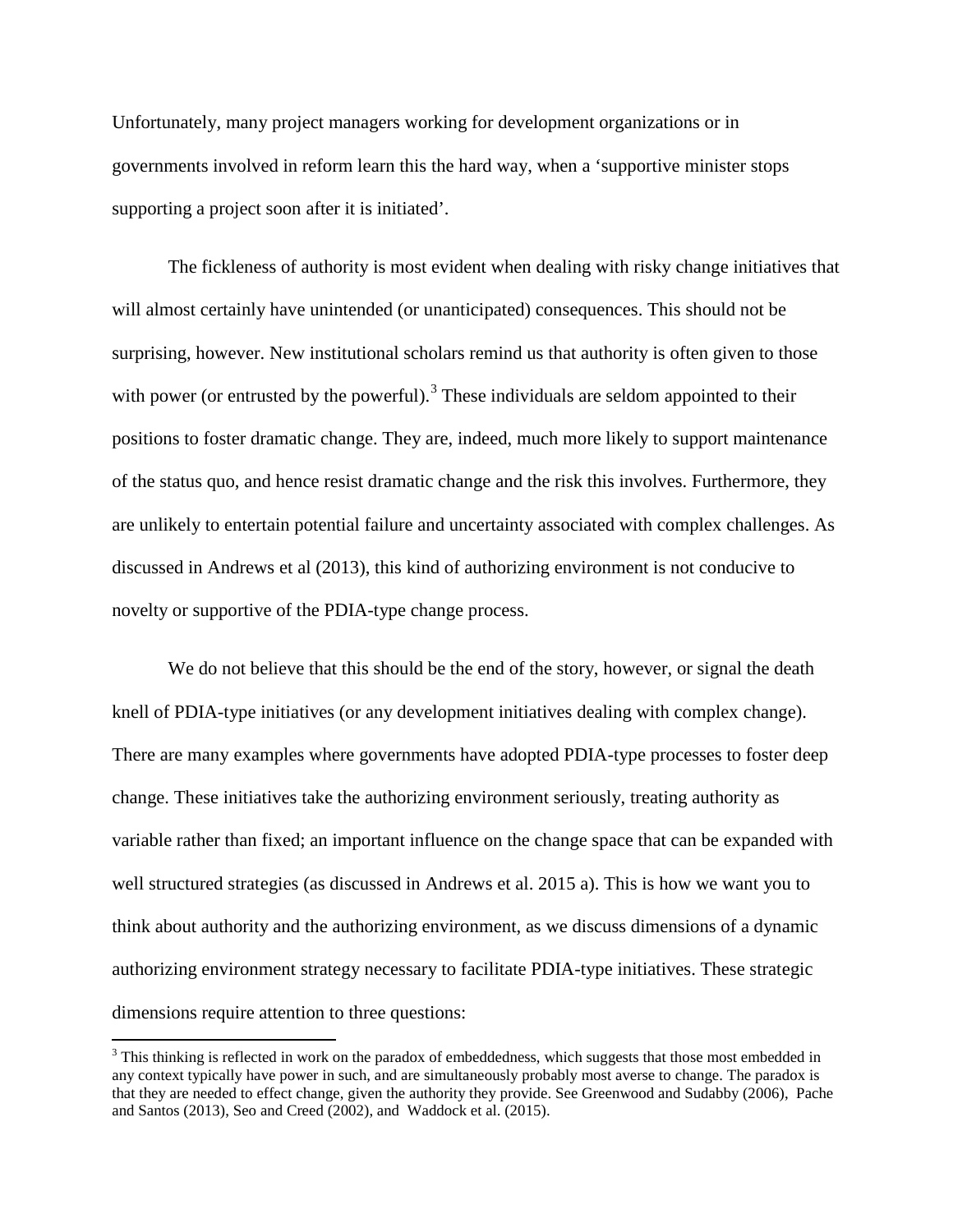- What authority do we need?
- Where can we find what we need, given how authority is structured?
- How do we get the authority we need, and grow this authority over time?

#### **What Authority Do We Need?**

Questions about the authorizing environment always arise when we are teaching about PDIA. As mentioned, these questions tend to be infused with pessimism; where participants question the likelihood of getting the authority needed for this kind of work. In response to this pessimism, we often ask participants to tell us their general experience with getting authority to support policies, programs and projects; as well as their most positive and negative story about getting and keeping authority in a change process. Most answers are quite depressing, with participants noting how hard it is to ensure proper authorization of any change process (whether using PDIA or more linear project management mechanisms). The horror stories tend to tell of reform champions committing to a project and then withdrawing support shortly afterwards, or who were relieved of their position mid-way through the process and replaced by a less supportive non-champion authorizer. The most positive stories are about reform champions who actually hold interest and office for long enough to support initiatives to the end.

These answers reveal a lot about the strategy commonly adopted to attain authorization for policies, programs and projects aimed at building state capability (Andrews 2013c). First, the strategy is very narrowly focused—on getting authorization from high level authorizers like government ministers. Second, the strategy is often general in nature—on 'getting 'support with little definition of what is actually required from the authorizer(s). Third, the strategy is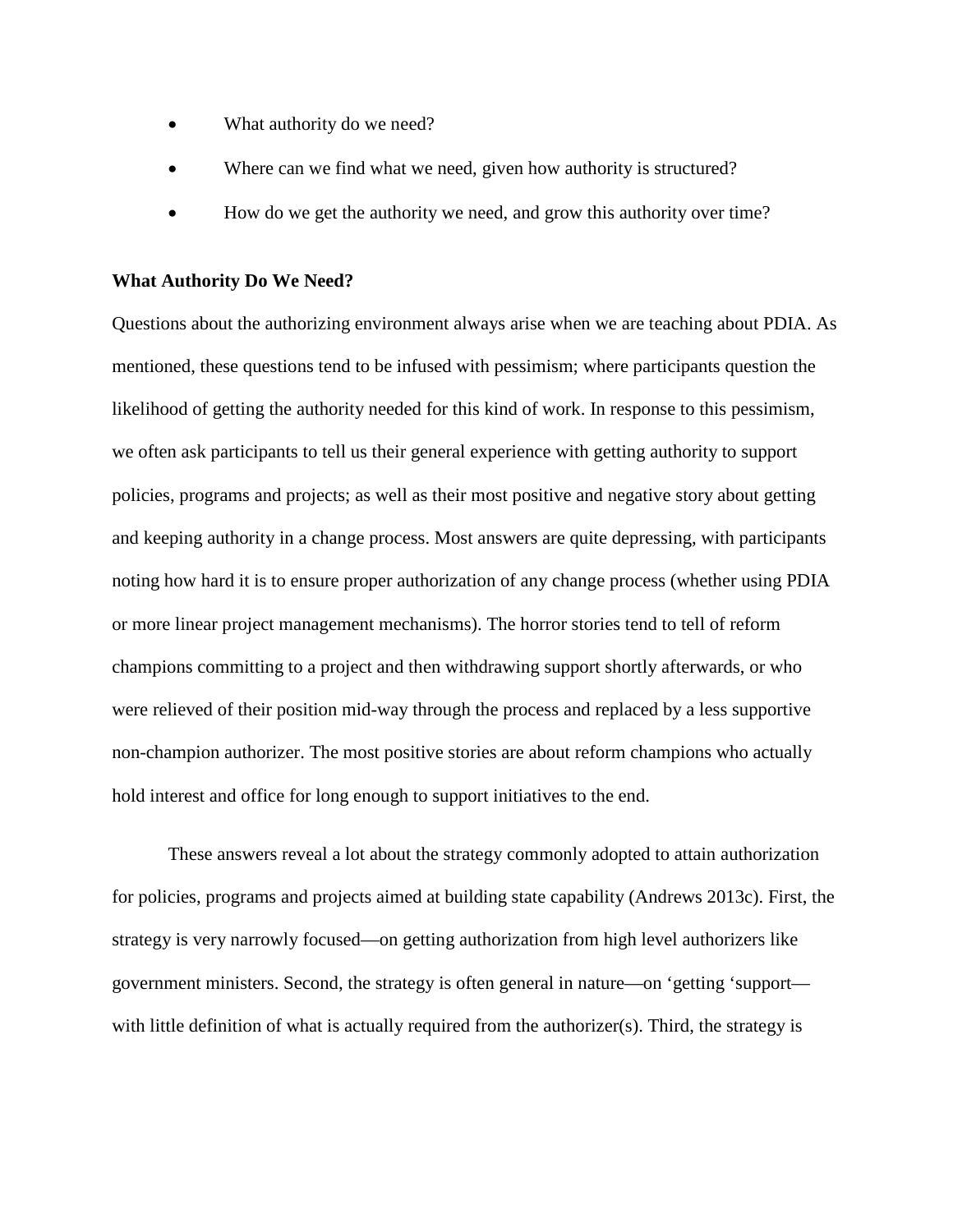quite fatalistic—the high-level authorizer either pulls through and actually provides whatever support is needed or does not.

We believe that versions of this kind of narrow, general, fatalistic strategy are common in development. Such a strategy may even be appropriate for certain kinds of initiatives. Consider, for instance, the strategy to do something simple—like traveling from St Louis, Missouri to Los Angeles in 2015. This would involve hiring a car and following a map, with minimal authorization required (by someone who could pay for the car). There is no need to authorize risky activities, or to support actions that could lead to failure. The authorizer simply needs to say 'yes' at one point in time, allocate minimal resources at that time, and step back. Nothing more. This, arguably, is the kind of authorization one needs when undertaking simple logistical tasks, where one knows the solution, has full information about the challenge, does not require special skills or resources, and is not dealing with high stakes or risky business.

 This is not the kind of authorization one needs to tackle more complex challenges, however, like traveling from Missouri to the west coast of the United States in 1804—when the west coast had not ben found and any trip was about unknown costs and expectations. These challenges pose many more demands on those who provide authorization—and the processes through which they provide this authorization. Consider how much the Lewis and Clark expedition that did go west in 1804 needed to make a full trek across the western half of the United States: a significant amount of money from Congress (with no promise that it would be used well or repaid); a number of specialized public officials and soldiers to be released from their other duties for an indeterminate period of time; permission for those mid-level officials to negotiate in the name of the government when encountering native tribes; the right to set up camps and bases along the route, and to pass through territories that were already inhabited;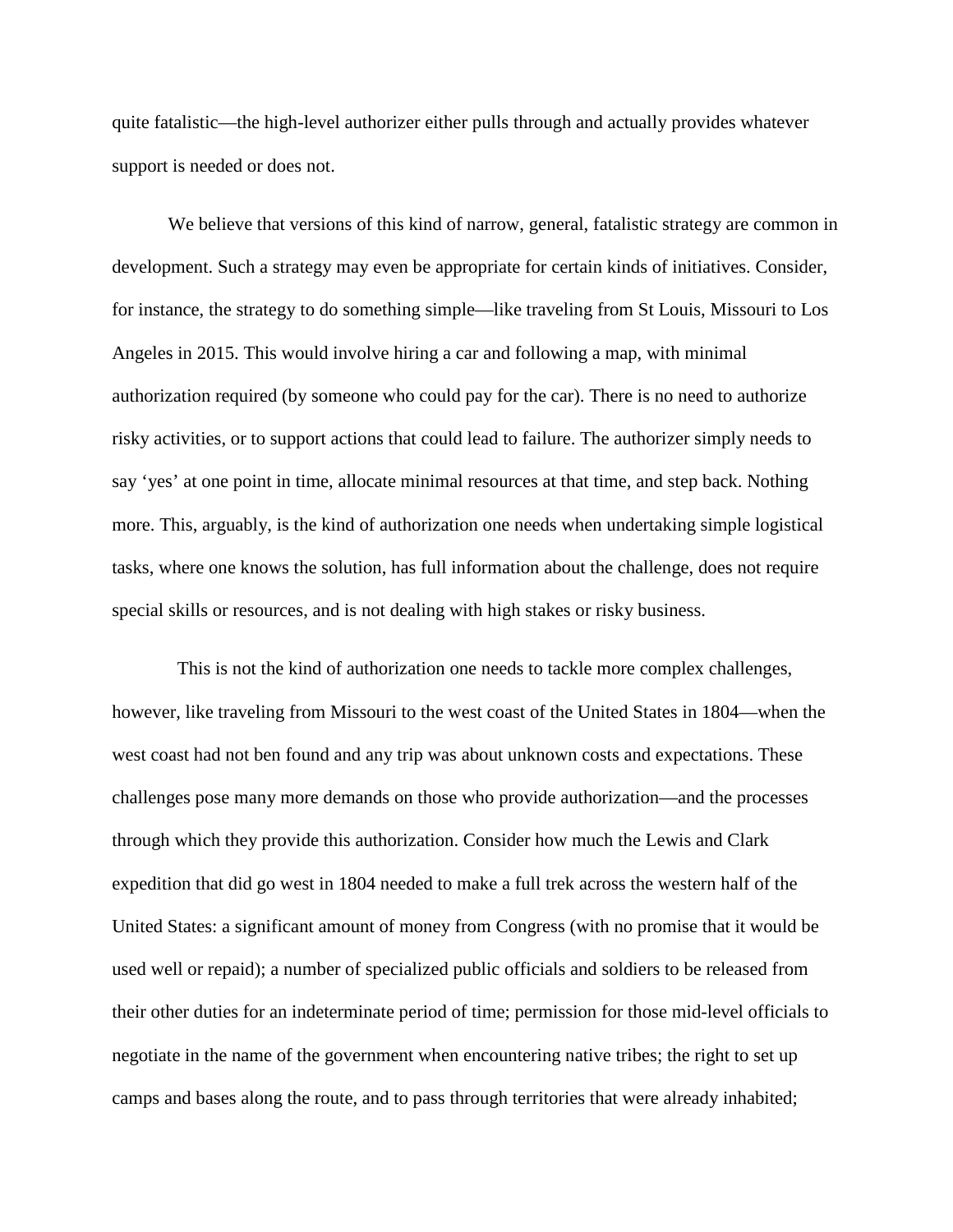permission to hunt in already-settled areas; food and resources en route; horses, boats, and other vehicles to use to get past obstacles and cover long distances; assistance from guides and translators along the way; help from unknown and potential hostile tried; and more.

This list of needs is obviously not as long as the de facto list from the actual expedition. The expedition list was also probably not complete at any design or preparation or planning stage when Lewis and Clark were engaging with their champion, President Thomas Jefferson. The experimental nature of their journey meant that they would certainly encounter other needs along the way that they could not present before the President at the start. This meant that the President had to accept that there would be more needs that he would need to authorize, and also that he would have to be open to Lewis and Clark looking to others along the way for authorization (like local chiefs). This meant that Jefferson had to provide what we call 'flexible authority' and 'shareable authority' (where he would be willing to entertain emergent authorization requests and allow the engagement of other authorizers, giving up some of his own control and ownership in the process). He also needed to provide what might be called 'grit authority', which is steadfast and patient, and ready to explain short term failures to naysayers (given that these failures must be expected in such challenges). $<sup>4</sup>$  $<sup>4</sup>$  $<sup>4</sup>$  These are additional needs for any group</sup> embarking on a complex and unpredictable journey to address 1804 challenges.

We believe that anyone attempting to launch an effort to build state capability should take stock of the kinds of authority needed, before starting *and at* regular intervals during the journey. This stands in stark contrast to the fatalistic approach where one assumes that the authorizer will

<span id="page-9-0"></span><sup>&</sup>lt;sup>4</sup> We build on the idea of 'grit' in the management literature. This concept has been headlined in research at the University of Pennsylvania, which finds grit (defined as 'perseverance and passion for long term goals') is a key ingredient to success in complex projects, such that "the achievement of difficult goals entails not only talent but also the sustained and focused application of talent over time" (Duckworth et al. 2007, p.1087).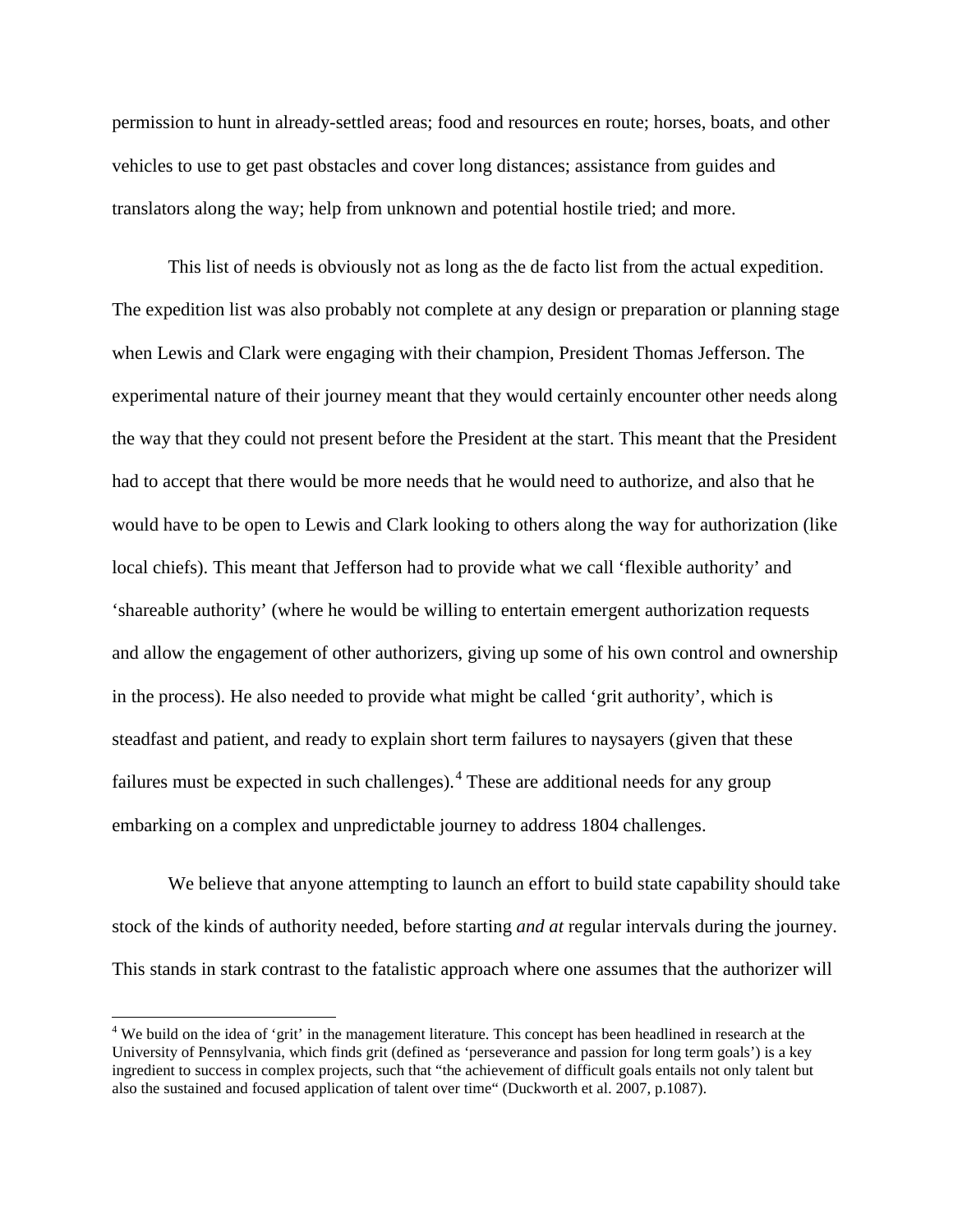work out what you need support for and simply provide it (or not). These needs often include decision rights over the reform agenda, specific people, time, money and resources, legal and regulatory matters, mechanisms to suspend or amend unhelpful processes and rules, and more. This is a demanding list, but it is perhaps not as demanding as the key elements one actually needs to tackle complex challenges, when experimenting to find and fit new solutions: 'flexibility' and 'shareability' and 'grit' (or patience) —as noted above—from those providing authorization (where the last characteristic relates to the ability of an authorizer to manage waiting periods, failure, and changes in direction, given a passion for the long term goal). These are key attributes of supporters who create what adaptive leadership theorists call the holding environment (where support is provided for those those working on the policy, program or project "in spite of the divisive forces generated by adaptive work" which could include failure, the learning of uncomfortable lessons, or other disruption (Heifetz et al. 2009, p. 305)).

We believe that these needs can be met in change processes. We see examples in the Sweden budget reform example and in the Nostrian and Mantian cases (as discussed already in working papers like Andrews et al 2015):

- The Swedish reforms required significant authority from Parliament to cede some power to the executive. It also required the Minister of Finance to allocate top people to change processes for a number of years. It also required a patient wait for nearly five years before new laws were introduced to institutionalize changes. These and other needs were not easy to satisfy, but were satisfied over time given specific strategies adopted by reformers.
- The Nostrian judicial reform team comprised experts from across the sector, in agencies that usually did not work together. The team needed authority from all the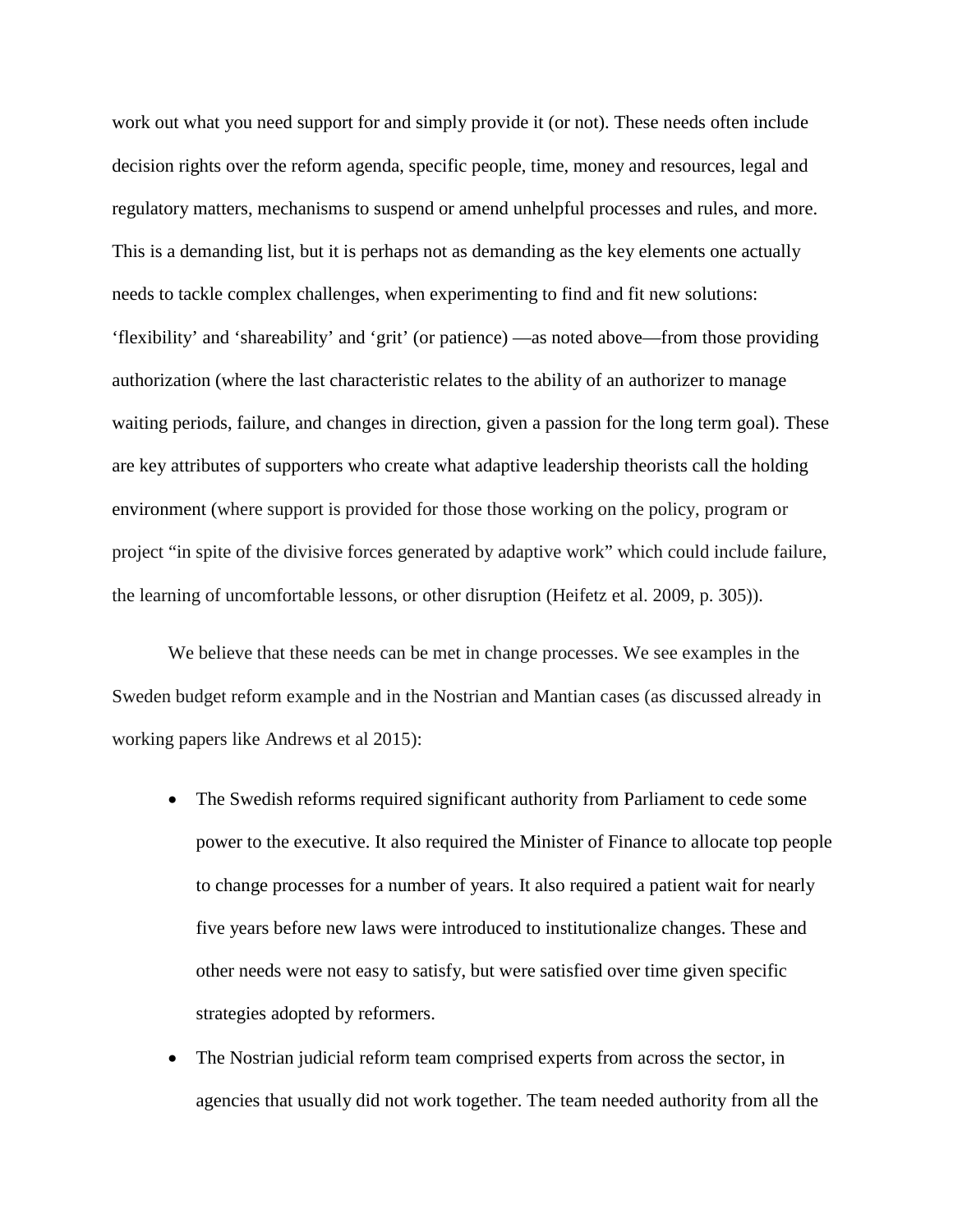heads of these agencies to meet regularly, work together, and share information. They needed these authorizers to accept that their reform process was experimental and did not offer immediate solutions as well, and that they would be working on a project with no clear solution of pay off. These needs were difficult to meet, but they were met over time.

• The Mantian reform involved agencies across government working with private companies. The coordinating agency needed to ensure the involvement of all these other players, keep them involved, and push them to allocate time and resources to a specific set of reform demands. The coordinating team did this under the auspices of a minister who had to be patient in waiting for results, spending political capital before knowing the return on such. These needs are commonly hard to meet but were met in the reform process.

The basis of any strategy to *get and keep* authority to do PDIA (and any complex and contentious other state building activity) is to maintain awareness of the authorization needs of the initiative. Table 1 is provided to help you think through the needs in respect of a challenge you may be working through (and the one you may already have worked with in our prior working papers on doing problem driven work and iterative adaptations). Take a few minutes thinking about these needs now and generating a list in the table. Include some descriptions of the 'flexibility', 'shareabilty' and 'grit' needs you might have (where you need an authorizer who is flexible in her support, open to sharing authorization, and patient with experiments).

We do not expect you to identify an exhaustive list of needs here, given that there will be emergent needs as you progress through your iterations. Furthermore, your list will always be based on many assumptions. We anticipate that in PDIA, however, and allow opportunities to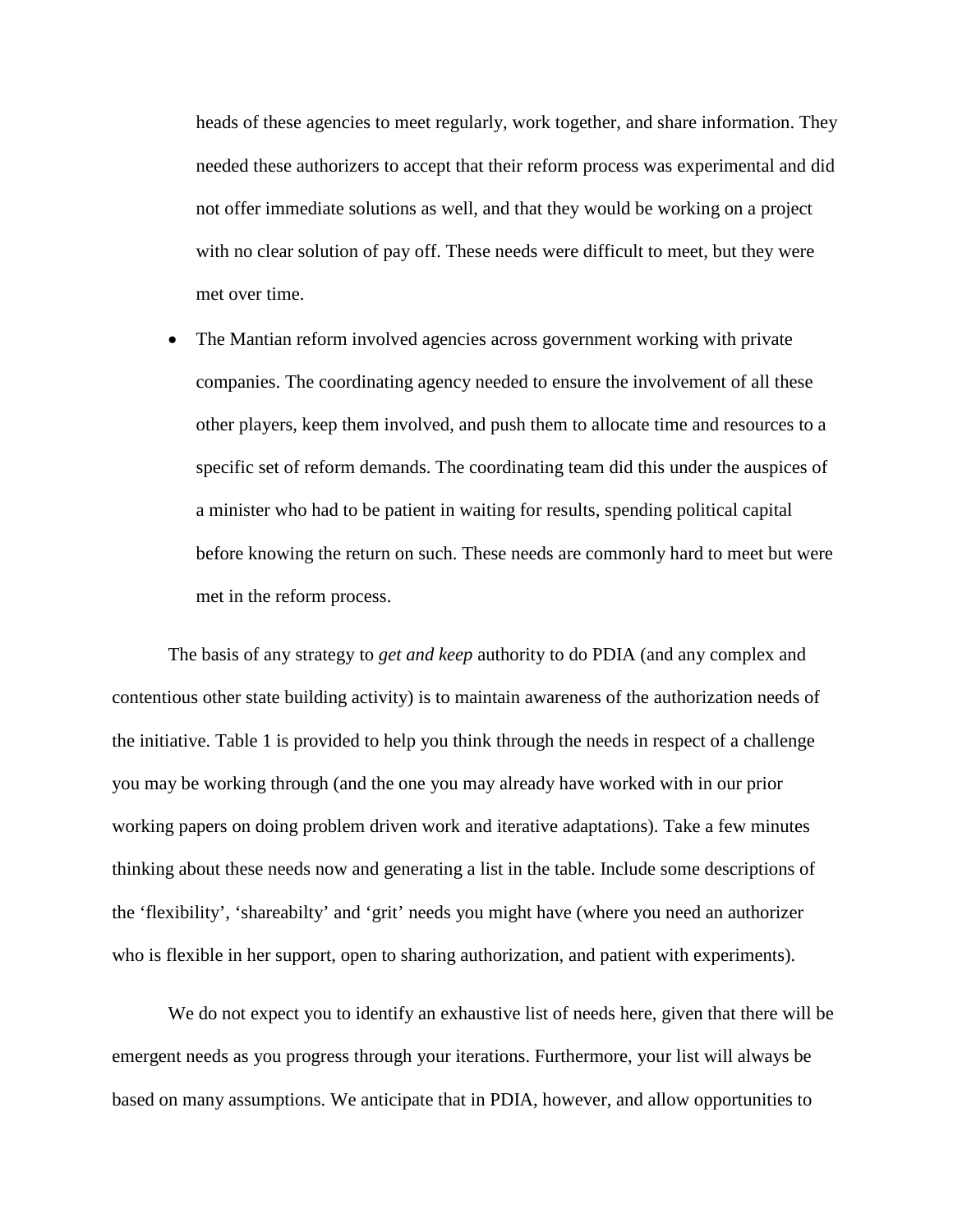reflect on both the list content and underlying assumptions. In particular, we propose that this list be part of the iterative check in every iteration cycle (discussed in a prior working paper on iterative adaptation), where you can update your understanding of authorization needs (and assumptions) at regular intervals and engage authorizers about this. A prior working paper (on iterative adaptation) recounts an example of this kind of update in Nostria, where the reform team realized mid-stream in an activity that they needed authorization to share data, discussed this need with their authorizer, and constructed a strategy to get the authorization. In the spirit of this example, the content of Table 1 should be dynamic—but a good start should help you think carefully about what you need right now, which informs your steps to attain the relevant authorization to start your work.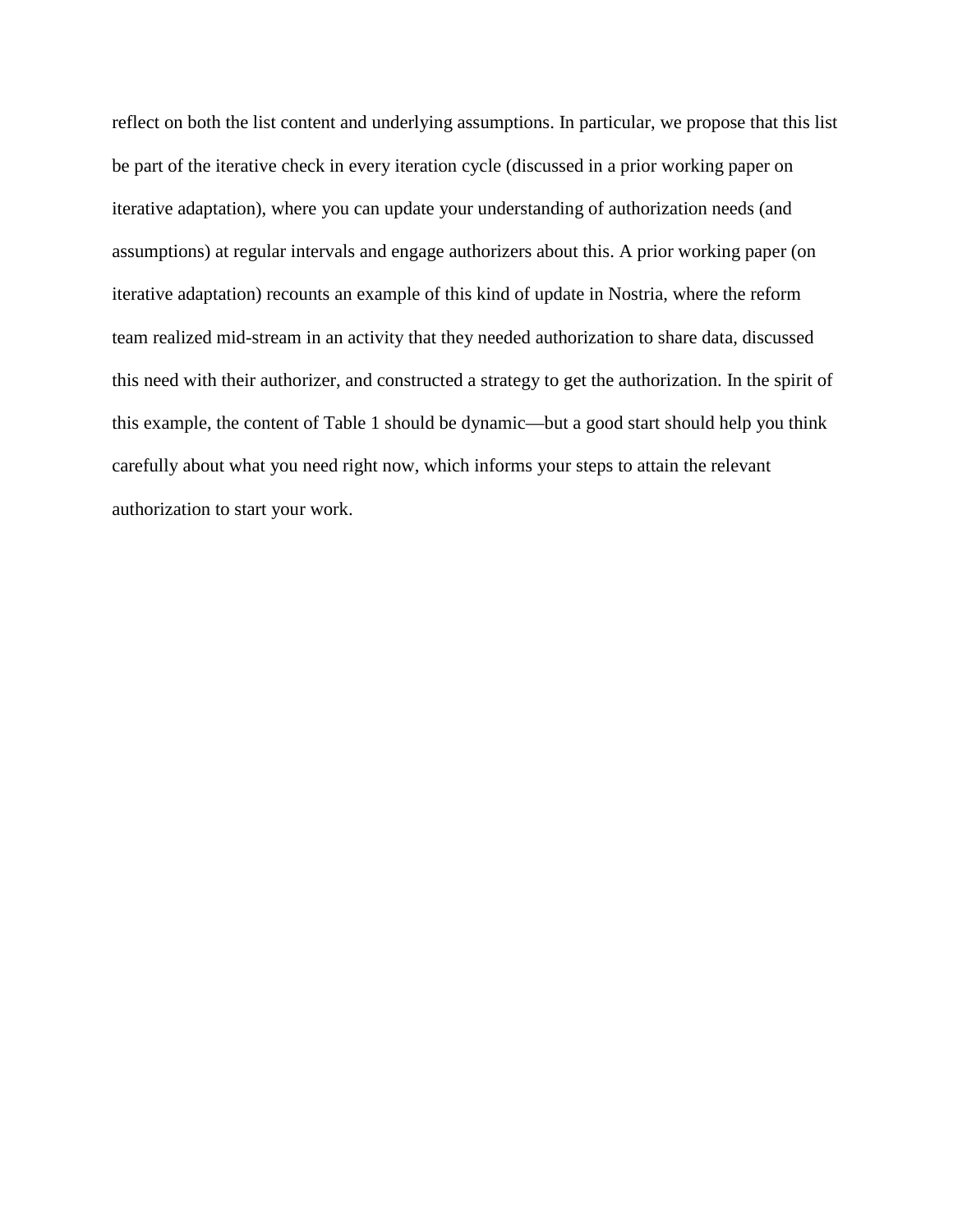# **Table 1. What are Your Authorization Needs?**

| Potential categories           | Your answers |
|--------------------------------|--------------|
| Your own time and effort       |              |
|                                |              |
|                                |              |
| Other people's time and effort |              |
|                                |              |
|                                |              |
| Resources                      |              |
|                                |              |
|                                |              |
| Decision-making rights         |              |
|                                |              |
|                                |              |
| Other                          |              |
|                                |              |
| Flexible authorization         |              |
|                                |              |
|                                |              |
|                                |              |
| Shareable authorization        |              |
|                                |              |
| Grit authorization             |              |
|                                |              |
|                                |              |
|                                |              |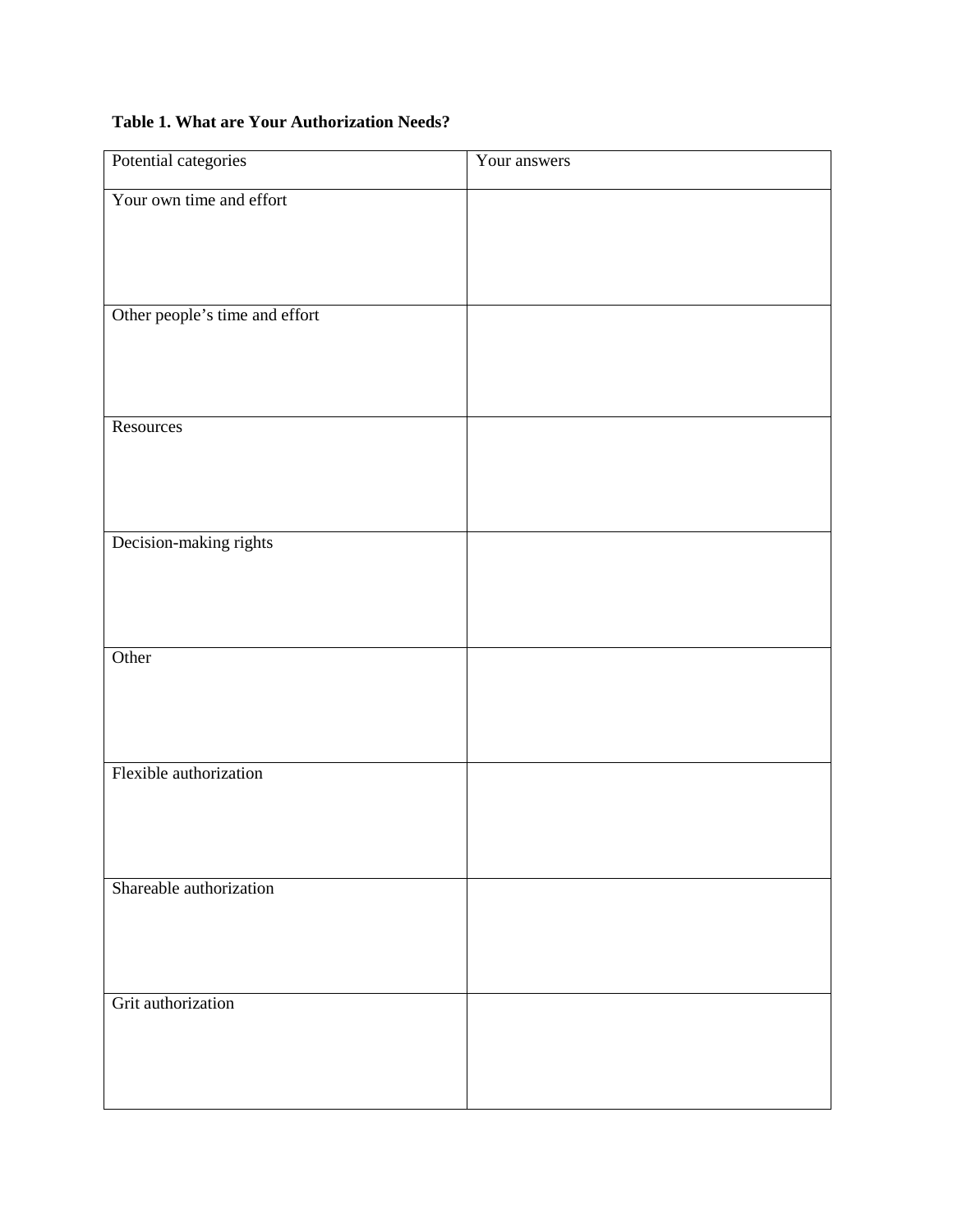## **Where do We Find the Needed Authority?**

Our guess is that you have a long list of needs in Table 1, given that you have been addressing a complex challenge and not a simple challenge. Challenges in the complex category typically have a lot of needs, and are thus very demanding on the authorizing environment. An active strategy to manage one's authorizing environment cannot stop with listing authorizing needs, therefore. One also needs to ask where the authorization will come from to meet these needs.

As already discussed, in our experience, many would-be reformers look for authorization from the officeholder at the top of the organization proposing change. An effort to build state capability through budget reforms commonly looks to the Minister of Finance as the authorizer, for instance. In the example at the start of this chapter, the health sector team looked to the Minister of Health for authorization. The assumption is that this officeholder sits atop a hierarchical bureaucracy in which decisions are made at the top, communicated downwards, and implemented as ordered.<sup>[5](#page-14-0)</sup> This assumption draws on (what we see as common) views that governmental bodies are bureaucratic hierarchies characterized by effective downward authorization mechanisms. These could be informal mechanisms (like the charisma or political persuasion of a minister) or formal mechanisms (including line management and delegation mechanisms that foster unity of direction and command). One expects that authority does emanate from the top of the organization in these structures, as in Figure 1 (a simple hierarchy with downward lines of command that pass seamlessly through levels of management, until they reach the lowest levels).

<span id="page-14-0"></span><sup>5</sup> This thinking reflects the assumption of an 'ideal type' bureaucracy (Weber 1978) or an administration organized along the lines of classical theory (Gullick 1937). This kind of thinking leads to management strategies that Nutt (1986) describes as 'implementation by edict'. A vast literature shows that this approach has limits in most contexts, however, because there are no 'ideal type' bureaucracies, and authority seldom works this simply (Clegg 2012; Ezrow and Frantz 2013; Im 2014). In many senses the emergence of new public management, public choice and other reform types was because of failures in traditional bureaucracies, which signaled limits to this kind of thought.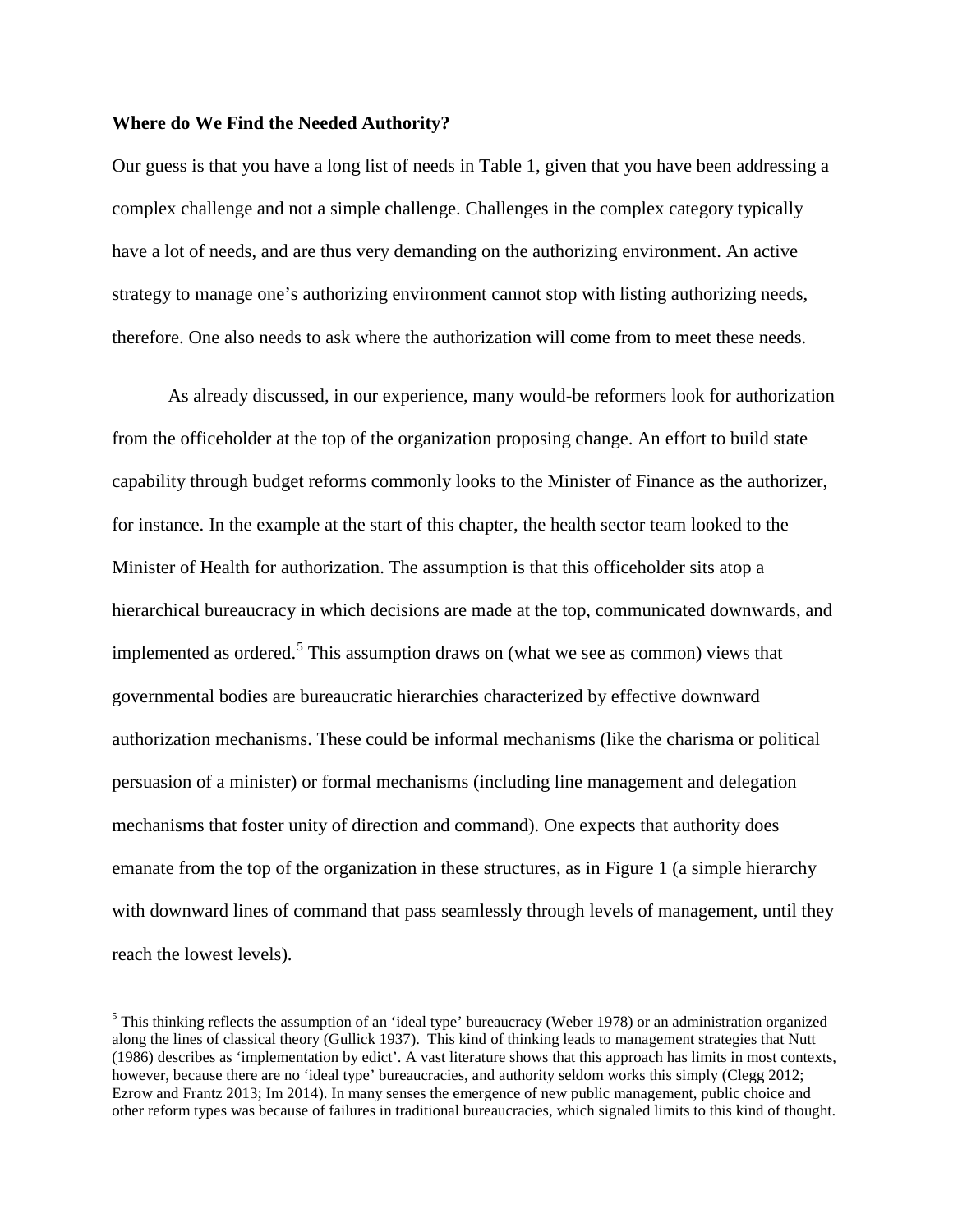



This expectation of effective downward authorization is often not met, however, and the authorization one falls short of what one needs or hopes for (Horling and Lesser 2004; Nutt 1986). There are many reasons for this. Some are illustrated in Figure 2 (with examples from various countries and sectors evident in recent articles, like Campbell (2012), He (2012), Jones et al. (2013), and Poole (2016):

• Most officeholders in public organizations actually have limited personal authority in their organizations, and find their efforts to impose such quite ineffective. Career bureaucrats who have been in the organization for long periods commonly stop the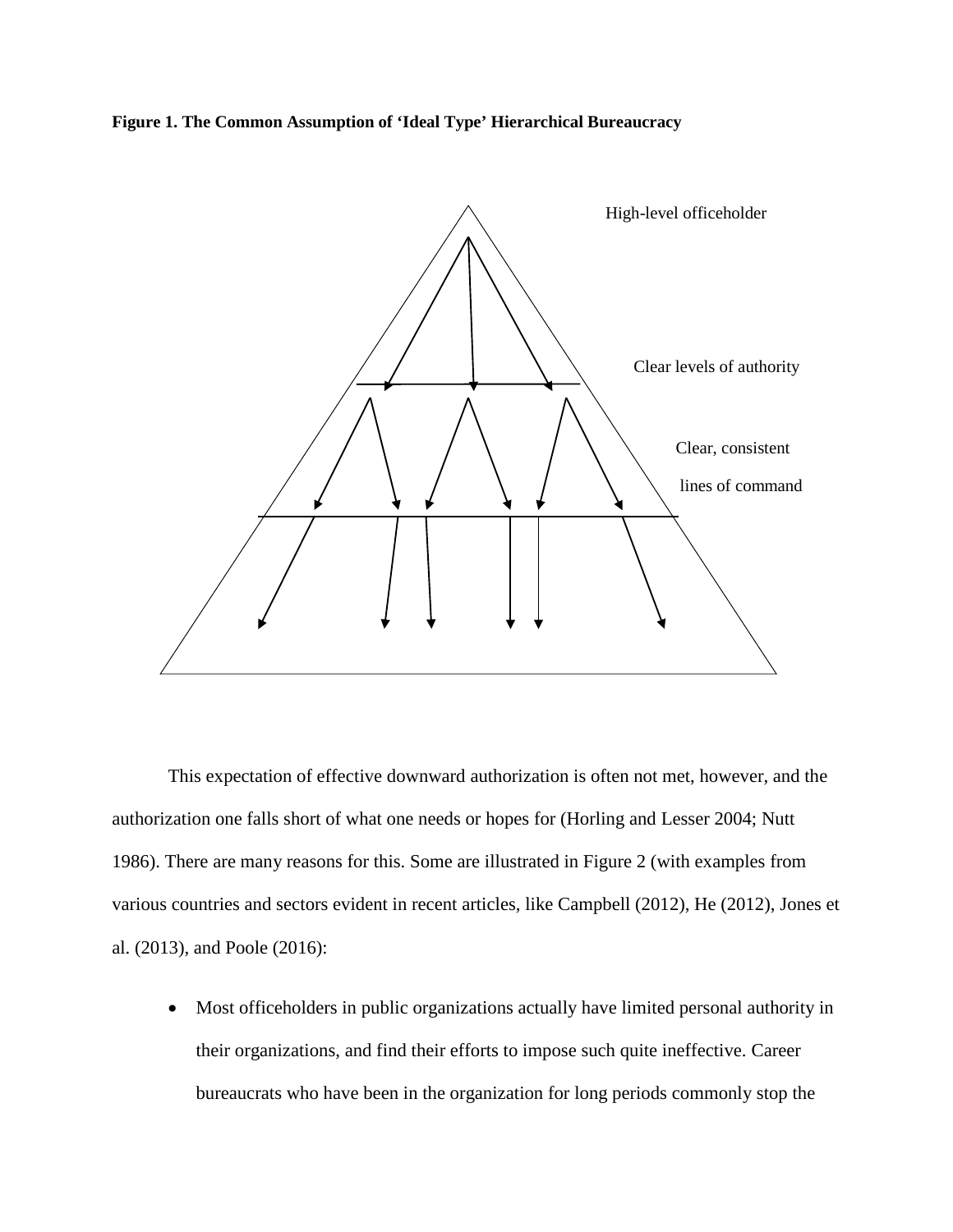flow of these officeholders' commands down the organization (as shown by marker A in Figure 2). Personal charisma is not very effective in overcoming these kinds of structural gaps, especially in large organizations.

- Most bureaucratic organizations do not have the 'ideal type' lines of command required for effective hierarchical authorization (shown by marker B in Figure 2). There are breaks in these lines (where mid-level managers simply fail to transmit commands) and deviations from such (where mid-level managers actually transmit different commands, exercising their own authority in mini-fiefdoms that are, de facto, not under the high officeholder's authority). Many bureaucracies lack feedback mechanisms flowing upwards to inform high level officials of these gaps and deviations, which allows breaks in command to fester.
- Organizations do not only have line authority systems (where commands flow downwards, typically, to ensure a goal-orientation exists). Most organizations and governments also staff and function authorizing mechanisms in place. Staff authority mechanisms shape the way resources are used, and functional authority mechanisms allocate authority for specific types of activities to specific groups. The different mechanisms commonly clash (as in marker C in Figure 2). For instance, an agent may be told to spend money on a particular project by a line supervisor (even the minister) but the budget department may not allow such spending given the rules they have for disbursement, and a functional team leader may lay claim to the funding for a special project. This kind of clash frustrates the flow of downward authority (often purposefully) and imposes limits on the authority of even the most influential high level officeholder.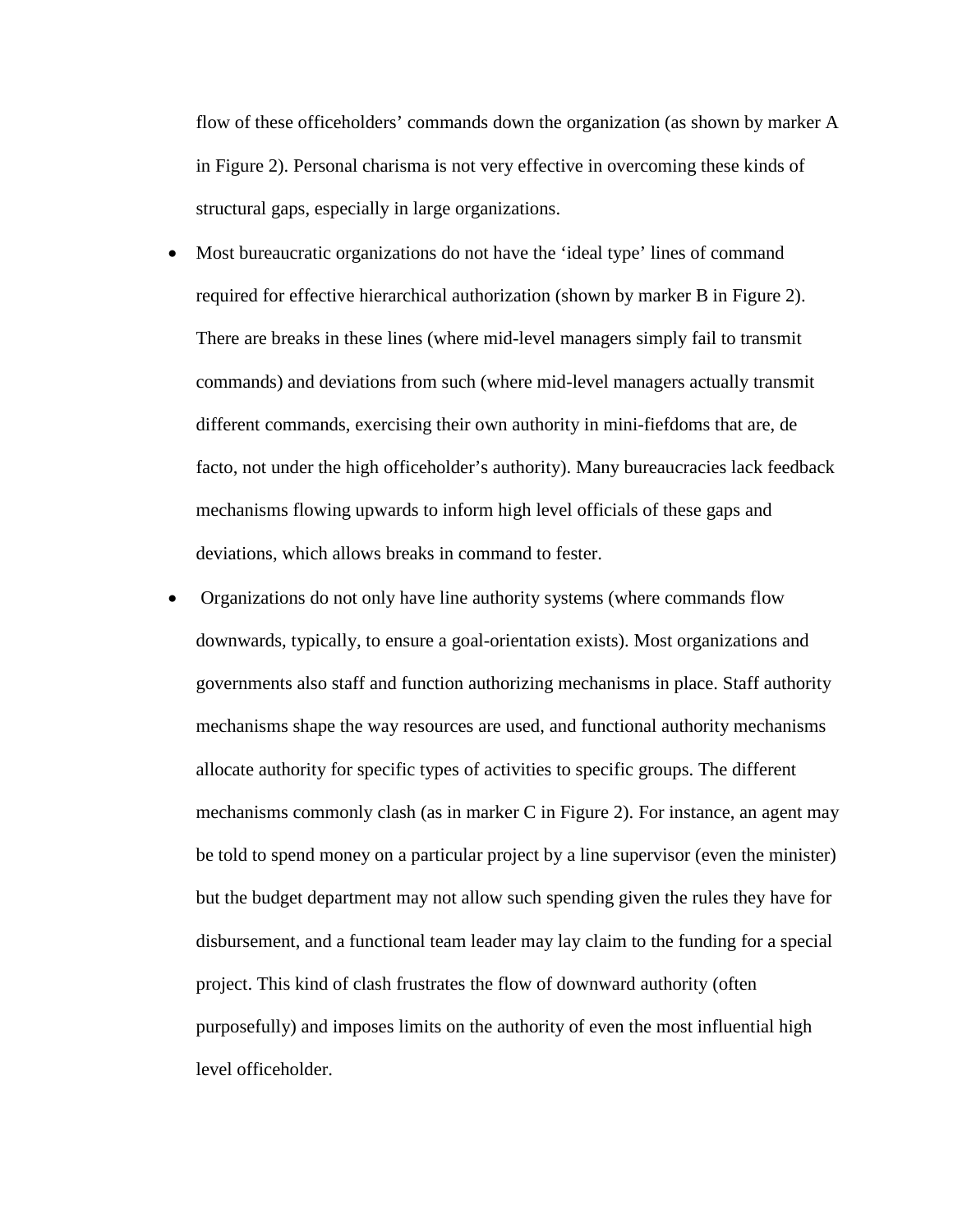- Agents in organizations often have to deal with competing voices (or lines of authority) as well (illustrated through marker D in Figure 2). A local government official working in the health sector, for instance, may be taking orders from both the Minister (through the ministry) and a local government official (the Mayor or Town Clerk, for instance). Lines of command can exist outside of these competing bureaucratic structures as well, with commands also emanating from professional, political, religious, familial and other domains (where agents are given directives on how to behave, who to serve, what to prioritize, and more by authorizing agents in the many domains they inhabit outside of their formal job). These competing voices can dilute influence of a communication line from any one source.
- There are also commonly tensions between those holding high level office in different organizations or parts of the same organization (as reflected in E in Figure 2). Ministers and top managers are often political or professional competitors, or sit together in other settings (political parties, Cabinets, boards) and can see each other as subordinates or superiors. This means that any one minister or manager may in fact be taking orders (formally or informally) from another minister or manager in a different organization. This obviously complicates authorization structures.
- Most organizations are part of broader sectors or networks in which many authorizing structures are at play (see F in Figure 2). This further complicates any views about authority. It is seldom possible for a hierarchy in a shared ecosystem to define its entire authorization structure or to contain the overlap of other authorizing mechanisms and influences. These influences can fragment internal authorizing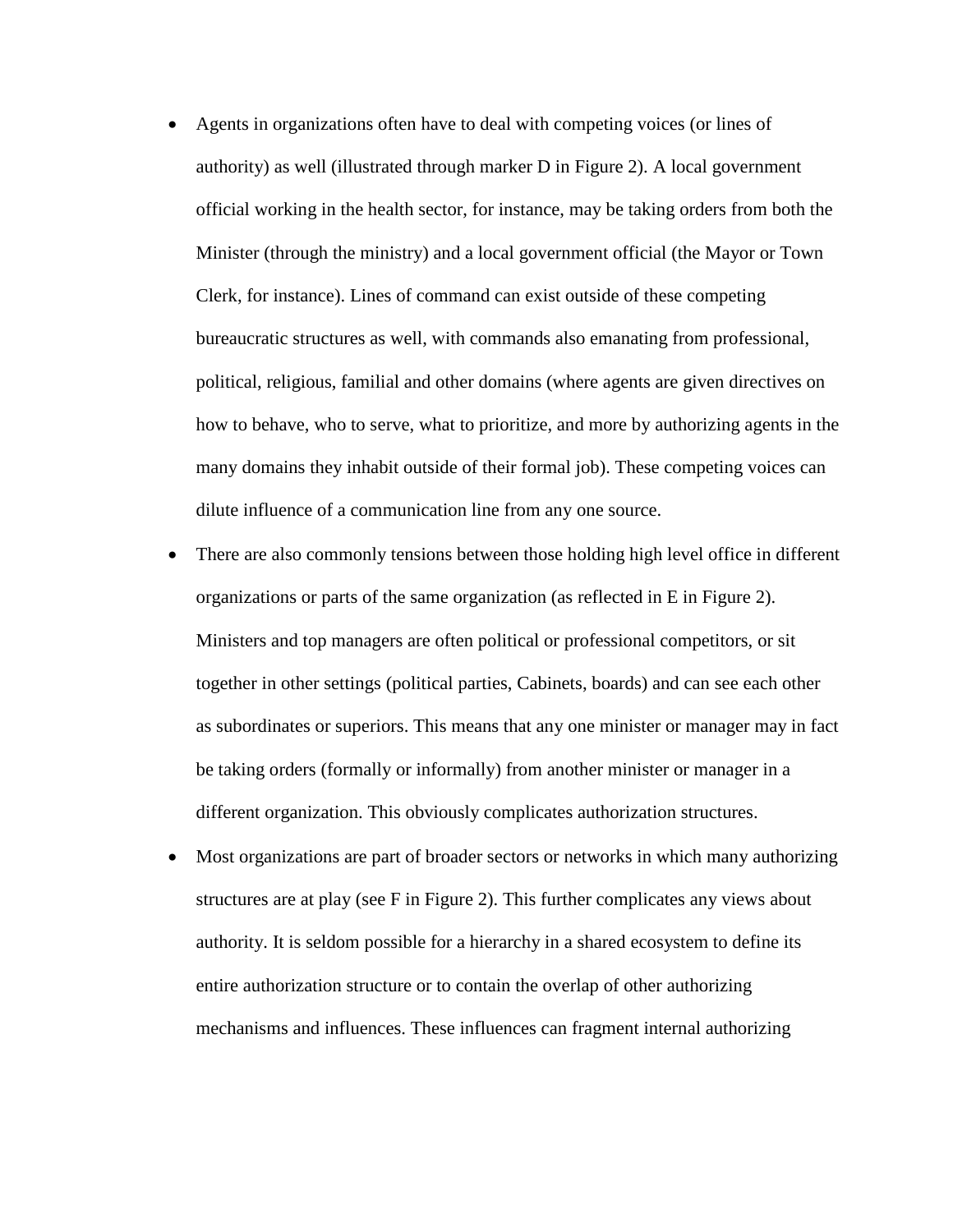mechanisms or introduce confusion about what is authorized and what is not authorized.



Figure 2. The reality: fragmented and dysfunctional authorization mechanisms

This discussion is not meant to frustrate or frighten you as a reader. It is simply intended as a reminder that authorizing structures are complex and we cannot assume that one authorizer will fulfil all our needs. There are many reasons why even the most well meaning high level officeholder will not be able to authorize all we need when doing active state building work, and we should acknowledge this upfront. Instead of only depending on individual champions for authorization, therefore, we should make a habit—and discipline—of actively navigating the authorizing environment in which we will work. In other words, we need to adopt a more expansive view of our authorizing environment when looking for support.

We see this in the examples discussed over the past few chapters. Sweden's budget reform was certainly championed by a group in the Ministry of Finance, but it was also authorized (crucially at points) by Parliamentarians, local government leaders, ministers in line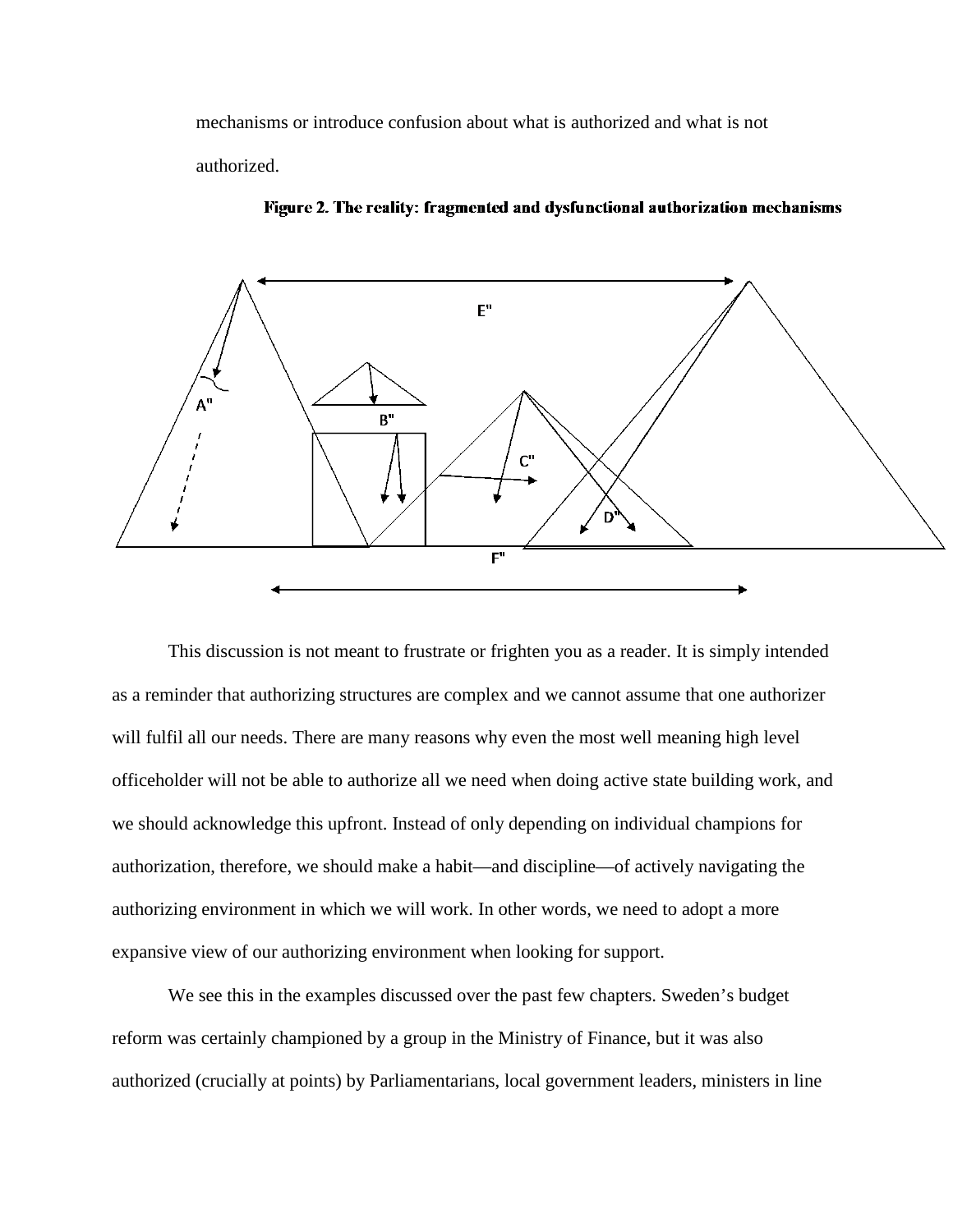ministries, and other influential actors. This support cut across organizational boundaries and between the worlds of technical administration and politics. The Nostrian judicial reform was similar. Authority was initially provided by a supportive minister, but over time it was also provided by heads of the court system, prison service, and other central agencies, as well as local government officials, administrators in local courthouses, and more. The reform was complex, and required a complex authorizing arrangement.

It is not easy to navigate an authorizing environment, however, given the many unseen complexities in most contexts (which we have likened to icebergs in past work, where one can only see a small part of the rules and mechanisms driving behavior (Andrews 2013)). The iterative nature of PDIA is helpful (and intentional) in this respect, as it fosters constant learning about the authorizing environment (in all reflections, at all times, one should be asking what one learned about the authorizing environment). The experiential lessons about authority are much more useful than any theoretical, armchair pondering about such. This noted, however, we think it is very useful to start any initiative with some armchair pondering, asking where the needed authority will come from in one's authorizing environment.

We propose starting with identifying the primary authorizer(s) you plan to work with; given that we expect most reforms are initiated under the auspices or with authority of one or other high-level officeholder. In the Nostrian example this was a supportive Minister of Justice, who opened the door to the work, agreed about the problem, and appointed a team to do experimental iterations. Then, identify which needs you assume this authorizer will be able to meet. In the Nostrian example, this included things like the following; access to officials in the Ministry of Justice, as well as data in the ministry, and (hopefully) a holding environment in which to experiment (given that the minister promised to be flexible, to share authority, and to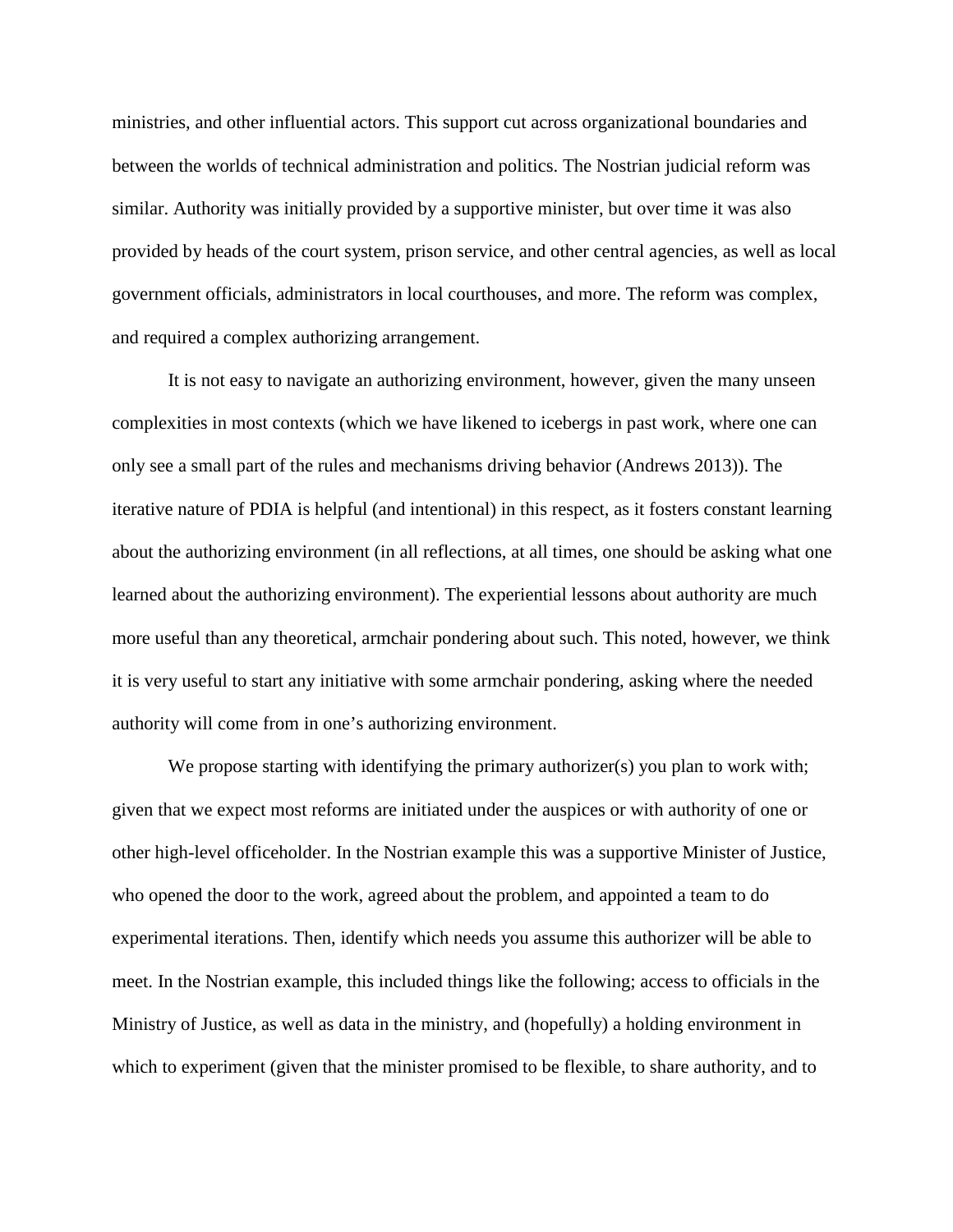exercise patience and grit). Similarly, you should then note which of your needs are obviously outside of the scope of your primary authorizer's supervision and influence. This was a long list in Nostria, where the champion minister could obviously not authorize the participation of staff members from other justice sector agencies, or authorize access to information in those agencies, or ensure the flexibility and patience of other high-level officeholders. The next step is to identify where or who you believe additional authorization will need to come from to fill the authorization gaps. In Nostria this list included the Chief Justice, Head of Prosecutions, and more. It also included mid-level bureaucrats responsible for budgeting and personal management (given the influence they had on key resources).

This exercise helps to promote awareness of the challenge involved with building true authority to foster change and build state capability. It is a more fleshed out version of the conversations we promoted in Andrews et al (2015), in the section on problem driven sequencing. Such an exercise matters because it guides would-be reformers in recognizing where they have authority to act and where they do not have authority to act (given that authority is a key ingredient in the change space discussed in Andrews et al (2015)). The exercise also ensures transparency about the assumptions one makes about the authorizing environment, which is a key element in the work on 'Theory of Change' (where would-be reformers are encouraged to flesh out their theory as to why and how change will happen). These transparent assumptions can become a key part of the iteration and learning process, guiding questions during reflection periods (shown in the iteration phase in what we call a SearchFrame process). We find that reform groups learn a lot about their authorizing environment when iterating, but sometimes the lessons are hard to identify and capture because no one constructed a set of leading assumptions to reflect upon. Lessons are easier to capture when these assumptions exist a priori.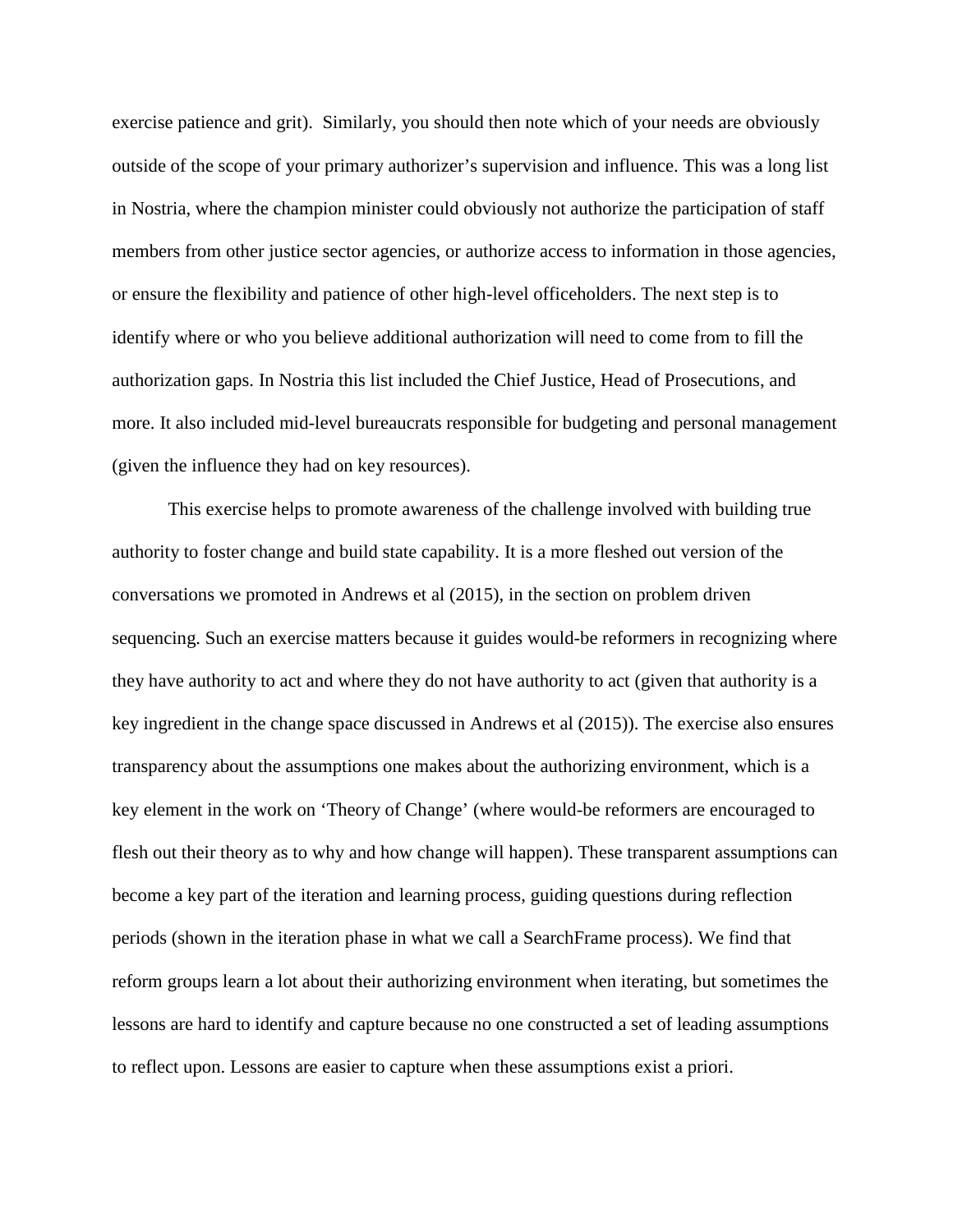For this reason, we ask you to use Tables 2 and 3 to list the assumptions you currently have about your authorizing environment. Do the exercise on your own and then with group members, to see what you can already learn about different opinions and assumptions you all have about 'the rules of the game'. Please note that the table lists questions raised in the description we have just completed. It does not ask how you will ensure that you get the authority you need, simply that you flesh out what you think that authority is and where it might be found. We will move onto a discussion of gaining and growing authority once you are done.

**Table 2. Where will you look for your authorization needs**

| Who is your primary authorizer     |  |
|------------------------------------|--|
| Why do you assume her/his support? |  |

| What are your needs (in the  | Do you think your primary    | Who else needs to provide           |
|------------------------------|------------------------------|-------------------------------------|
| following categories, as     | authorizer will satisfy this | authorization to satisfy this need? |
| determined in Table 9.1)     | need?                        |                                     |
| Your own time and effort     |                              |                                     |
| Other people's time, effort  |                              |                                     |
| Resources                    |                              |                                     |
| Decision-making rights       |                              |                                     |
| Other                        |                              |                                     |
| Flexible authorization       |                              |                                     |
| Shareable authorization      |                              |                                     |
| Patient (grit) authorization |                              |                                     |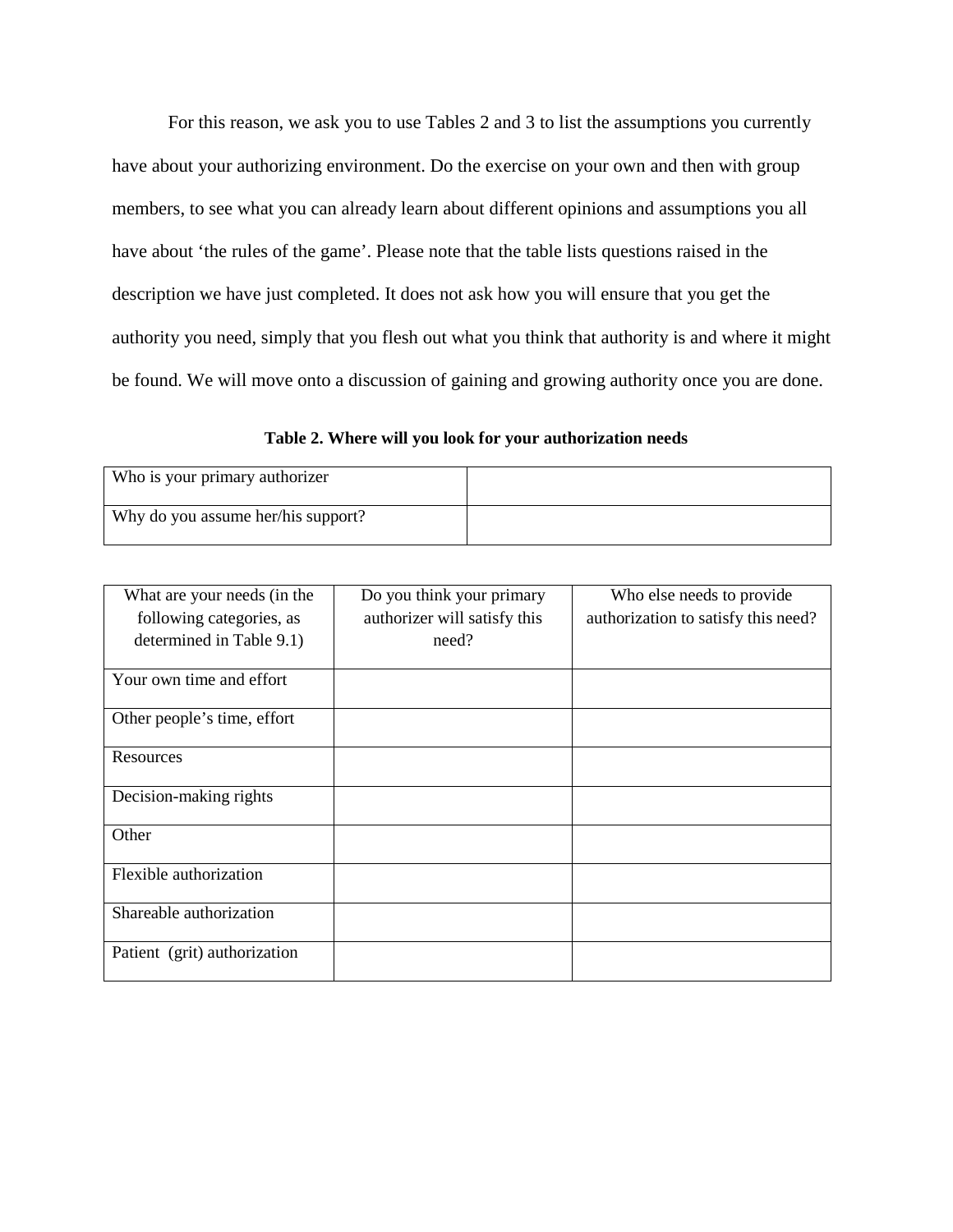|  |  |  | Table 3. Assumptions about our authorizing environment complexity (see Figure 9.2) |
|--|--|--|------------------------------------------------------------------------------------|
|  |  |  |                                                                                    |

| <b>Authorizing Environment Complexities</b>                                                     | My assumptions |
|-------------------------------------------------------------------------------------------------|----------------|
| A. Limits to personal authority of high-level authorizers                                       |                |
| B. Breaks in formal command structures within organizations                                     |                |
| C. Conflicting authority structures within organizations (line,<br>staff, and functional, etc.) |                |
| D. Competing voices faced by mid-level employees and/or<br>frontline bureaucrats                |                |
| E. Conflicts between high-level authorizers across an<br>organization/sector                    |                |
| F. Many horizontal authorizing structures overlap                                               |                |

## **How Do We Gain and Grow the Needed Authority?**

We expect that your completed Tables 2 and 3 are quite detailed. They probably also reveal quite a few gaps in authority needs and challenges you expect to face in addressing such needs. These are the areas where you will have to work hard to gain the authority required to make your policy, program or project a success. The question, then, is how to gain needed authority, and also to grow the authority in tandem with growing scope and scale demands typical to complex challenges. This is what we will address now.

The first point to make is simply that you should treat all your assumptions about authority with the same degree of healthy skepticism. Even when you are sure that a champion will support certain needs, you should recognize that your certainty is actually just a strong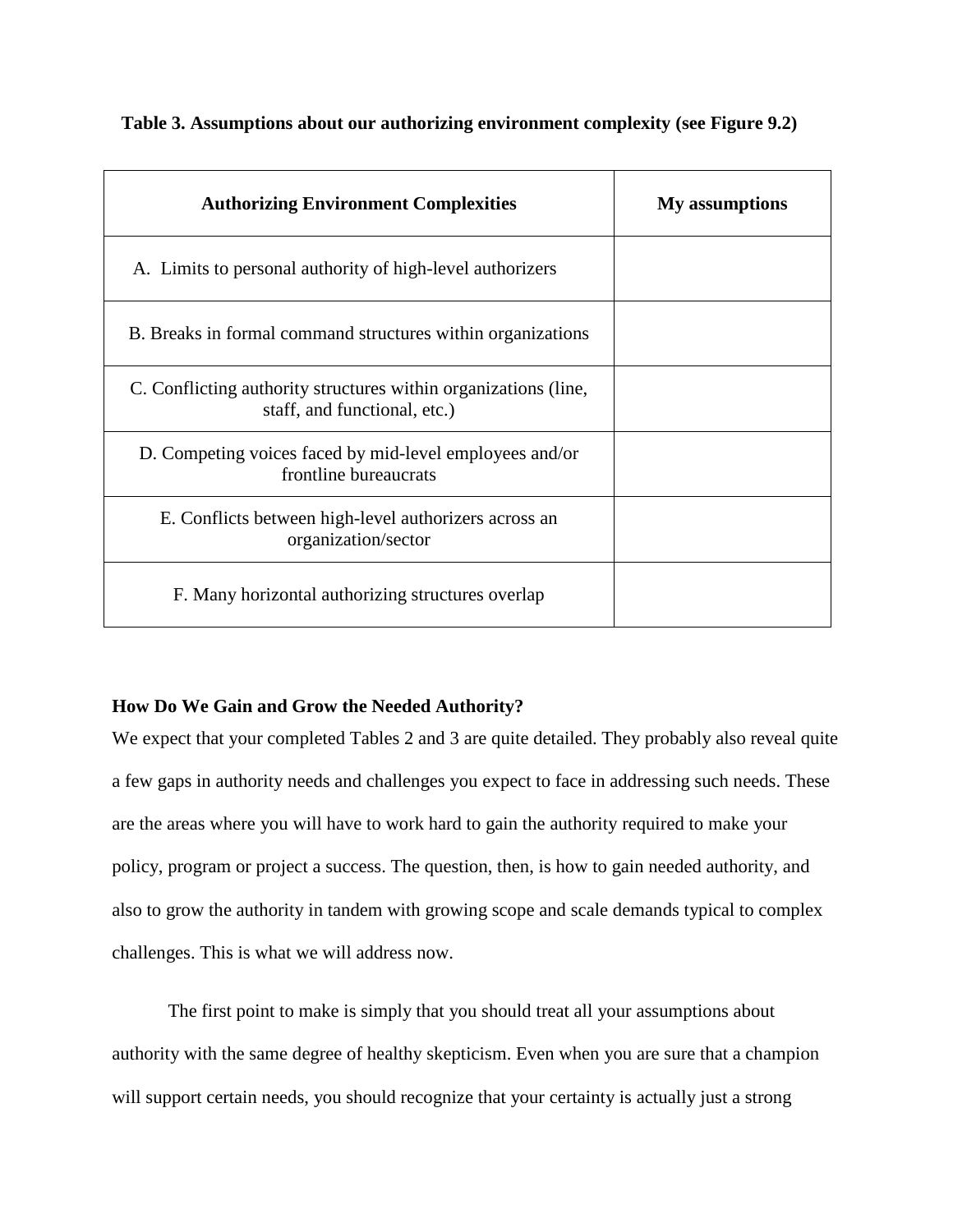assumption. And you should be open to the potential that your assumption is incorrect. This perspective will compel you to think strategically about all the authorization needs in Table 2 (not just those where you have gaps) and to reflect about all your assumptions (including those about your champion). This will mitigate any 'authority blind spots' you might have.

The second point is that you need a concerted strategy in place to gain the authority you need from authorizers, and communication is at the heart of this process. Authorizers are often arms-length removed from the details of change processes or of challenges with capacity building. They have many issues to deal with and need to determine how they allocate their time, energy, authority and (often) political capital. This means that they are often unaware of the authorization needs in new initiatives, or unconvinced that they should cater to these needs. A communications strategy will inform them of both, persuading them to provide needed authority. As discussed in Andrews et al. (2015), we believe that a problem driven approach is crucial in this regard. The goal is to construct the problem one is trying to solve (using data, focal events and narrative) in a manner that makes the authorizer agree, 'we have a problem…and must do something about it.' This seems a simple and obvious element in any strategy, but we are amazed at how often it is ignored in development work. Policies, projects and programs are introduced with very little effort at strategic framing, with the apparent assumption that authorizers will simply get behind any new initiative.

The communications and persuasion process is made more complex when one has multiple authorizers to engage. It is common for different authorizers to respond to different kinds of problem construction, and thus would-be reformers cannot settle once they have gained the ear of only one authorizer. In Nostria, for instance, the problem of case backlogs was enough to motivate the Minister of Justice to support a change initiative. She supported an experimental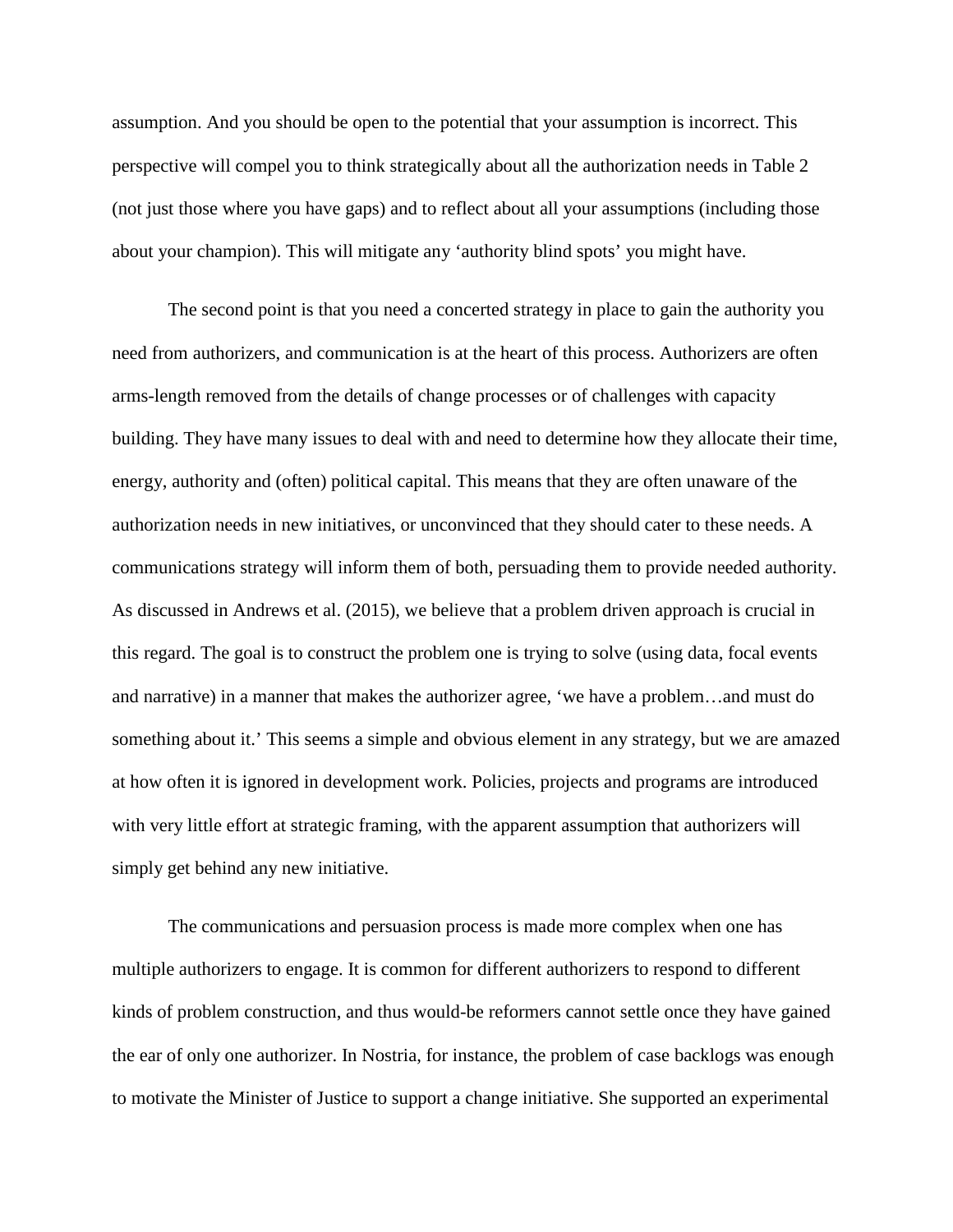approach, given a narrative her team constructed about past failures in solution-driven reforms. Other authorizers were less convinced, however, and had become used to having case backlogs. They were also resistant to the idea of experimental reforms. The team needed to reconstruct the problem to convince them that it mattered (and hence was not just a condition to be lived with) and that there was no routine solution. This persuasion activity involved linking case backlogs to deficient data and ultimately to failed budget requests that most high-level officials were very concerned about. They were also made aware that their failed budget requests had persisted even after reforms that were designed to improve the situation. This led to them supporting the reform process and blessing the experimental approach the team chose to adopt.

When one is tackling complex reforms, it is important to ensure that authorizers do not just support action in a specific area. There needs to be an explicit authorization of the experimental approach one needs to adopt. The communication strategy can help in gaining this authorization, as it was in Nostria where the reform team used evidence of failed reforms in the past to motivate authorizers to do something new. The team 'sold' the need for experimentation in this context, and communications strategies can be used to 'sell' other aspects of a flexible reform process as well, including the need for learning from failure. Authorizers will be more supportive of such process if they are convinced that it is structured, that lessons and (potential) failure will result from forward-looking experimentation (rather than laziness of poor management), and that the process will be undertaken in a responsible and highly engaged manner—promoting accountability.<sup>[6](#page-24-0)</sup> The strategy for experimental iteration outlined in prior work (Andrews et al 2016) is designed to help you make this case to your authorizer. It is

<span id="page-24-0"></span> $6$  This is partly our own learning, but draws on various recent studies on the topic. Amy Edmondson's work on this topic has been particularly influential. She (and colleagues) tackle the problem of getting performance-driven organizations (and authorizers) to allow learning through failure. They find that the list of strategies discussed here matter a great deal in this process. See Edmondson and Singer (2012), Khana et al. (2015), Senge and Kim (2013) and Senge (2014).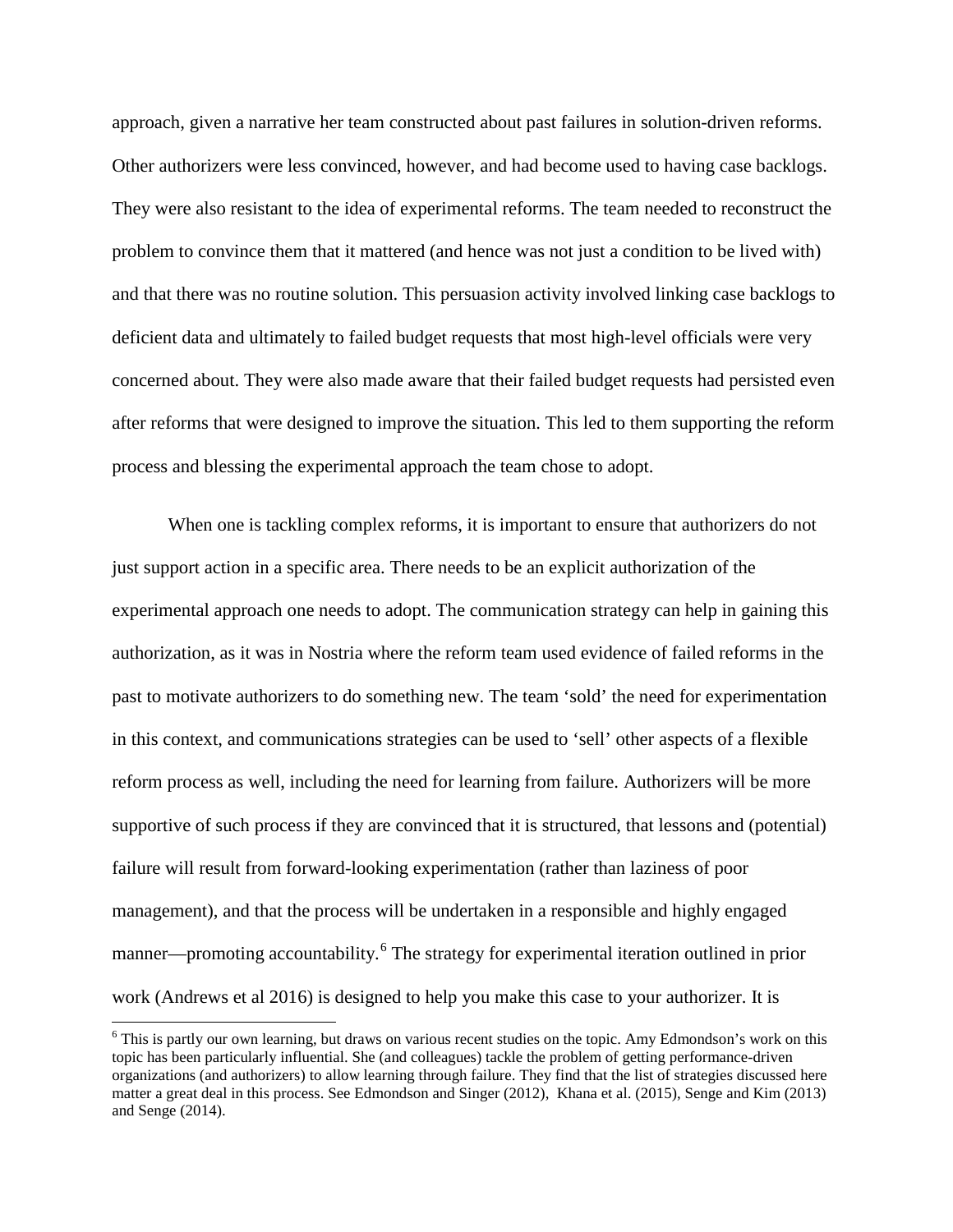structured, focused on a goal ('problem solved') with multiple milestones and many regular reflection points where you and your team can report to the authorizer, enhancing accountability for all.

Table 4 poses some basic questions one could ask in designing a communications and persuasion strategy to gain authority to act in this manner. We recommend that you take a few minutes and fill your thoughts into the open spaces. These thoughts could become the basis of a first step to convince authorizers to support your initiative.

|                                     | Authorizer 1 | Authorizer 2 | Authorizer 3 | Authorizer 4 |
|-------------------------------------|--------------|--------------|--------------|--------------|
|                                     | (named in    | (named in    | (named in    | (named in    |
|                                     | Table 2)     | Table 2)     | Table 2)     | Table 2)     |
|                                     |              |              |              |              |
| Does the authorizer agree that you  |              |              |              |              |
| have a problem?                     |              |              |              |              |
|                                     |              |              |              |              |
| What would make the authorizer      |              |              |              |              |
| care more about the problem?        |              |              |              |              |
|                                     |              |              |              |              |
| Does the authorizer support the     |              |              |              |              |
| experimental iteration you propose? |              |              |              |              |
|                                     |              |              |              |              |
| What could convince the authorizer  |              |              |              |              |
| that you need and experimental      |              |              |              |              |
| iterative approach?                 |              |              |              |              |
|                                     |              |              |              |              |

**Table 4. The basis of a communications and persuasion strategy**

*Note:* Do this for all the authorizers named in Table 2, identifying potential strategies you could use to gain their support.

The third point is that you do not require full authority at the start of your initiative. It is common to find some authorizers offering more support at the start of a reform, and this authority often allows one to mobilize enough resources to initiate some action. We saw this in Mantia, where the reform team actually had very little authority over the 42 point agenda to address problems facing business. Many of the agenda items were under the authority of other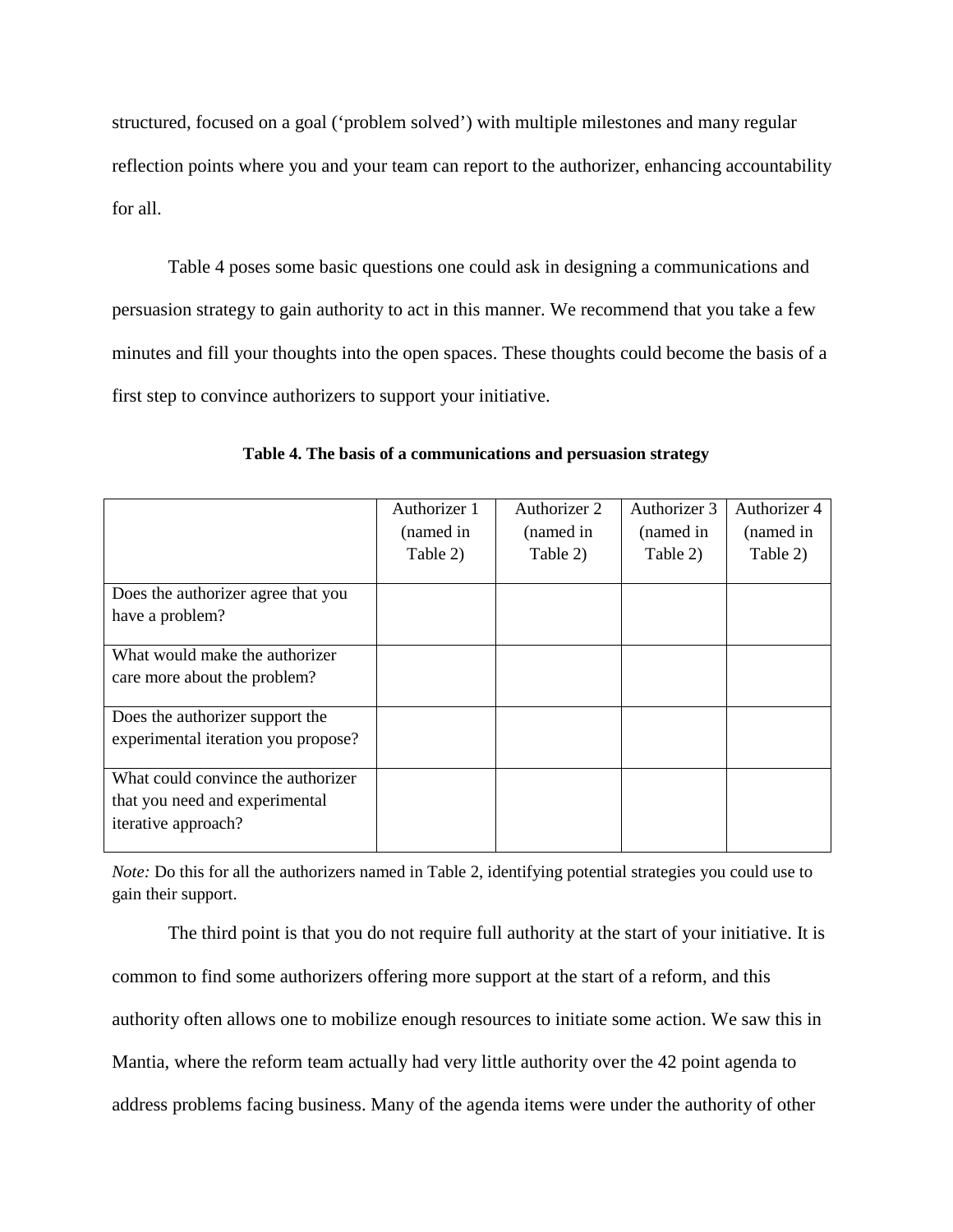ministries and local governments. The team was tempted to stop and wait until it gained the authority of these other agents before starting the work. However, they could identify five entry points for change that were directly under the control of their ministry and their supportive Minister. They began work in these entry points, building momentum through real action. At the same time, they worked to gain authority from other Ministers and ministries, so as to gradually expand both their authorization to act and reform impact. The momentum from early action steps was vital in convincing other authorizers to join, given that they could see the approach being taken and the results being achieved.

We see this happening quite regularly, and it raises an important point about tailoring iterations in the change process: do not wait for full authority to start, and do not start with too many action steps or with overly demanding action steps. More (and more demanding) action steps escalate the risk of failure, which one does not want to do in early iterations (given the potential to demotivate authorizers and implementers). Further, one does not want to over-ask from authorizers, especially at the start of an iterative process. This could cause the primary authorizer to over-commit early on (yielding her vulnerable to criticism and even to losing her authority) and it could cause other potential authorizers to shy away from supporting your initiative in future.

Beyond starting small (so as not to overwhelm your limited early authority) we also propose—as a third point—being strategic about growing your authorization as you progress through the experimental iterations. This requires acknowledging that authorizers are not just supporting an effort to enhance state capability because it yields new functionality (be this better services in Malawi or higher employment in Mantia). Authorizers are also interested in the legitimacy they derive from the initiative—being seen as the ones who supported the work, and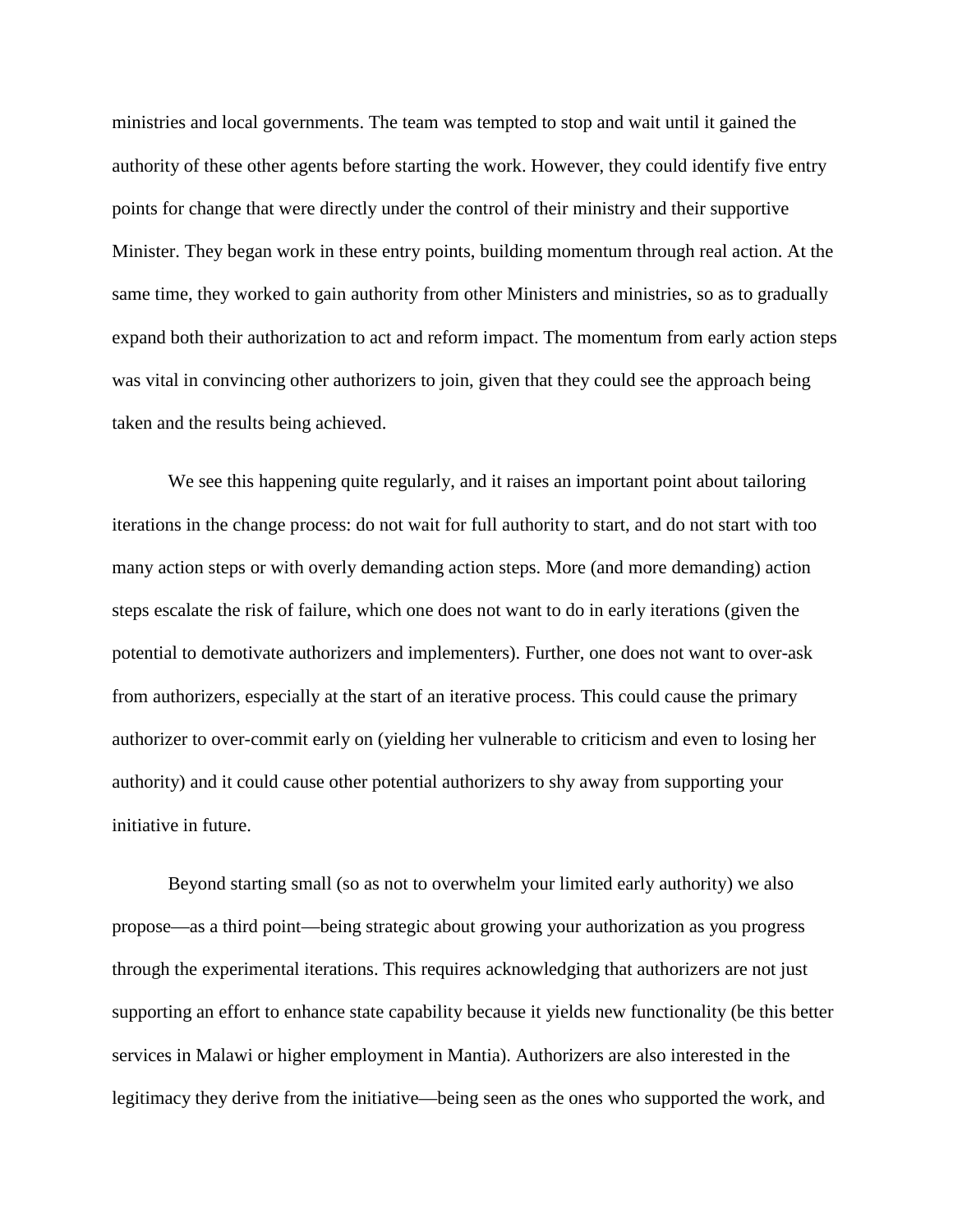especially being associated with its successes. We show this in Figure 3, which reflects on the 'success' of a state building initiative as involving both improvements to functionality (on the horizontal axis) and legitimacy (on the vertical axis).



Figure 3. Iterating to progressively improve functionality and legitimacy

**Enhanced Functionality** 

We argue that would-be reformers should strive to use each iteration to improve both of these success dimensions, enhancing functionality and ensuring authorizers get more legitimacy in the process. This involves taking a step to improve functionality (1.1) and then stopping to ensure legitimacy is also enhanced (1.2); then taking another step towards greater functionality (2.1) and stopping to consolidate support and ensure that authorizers are gaining in legitimacy.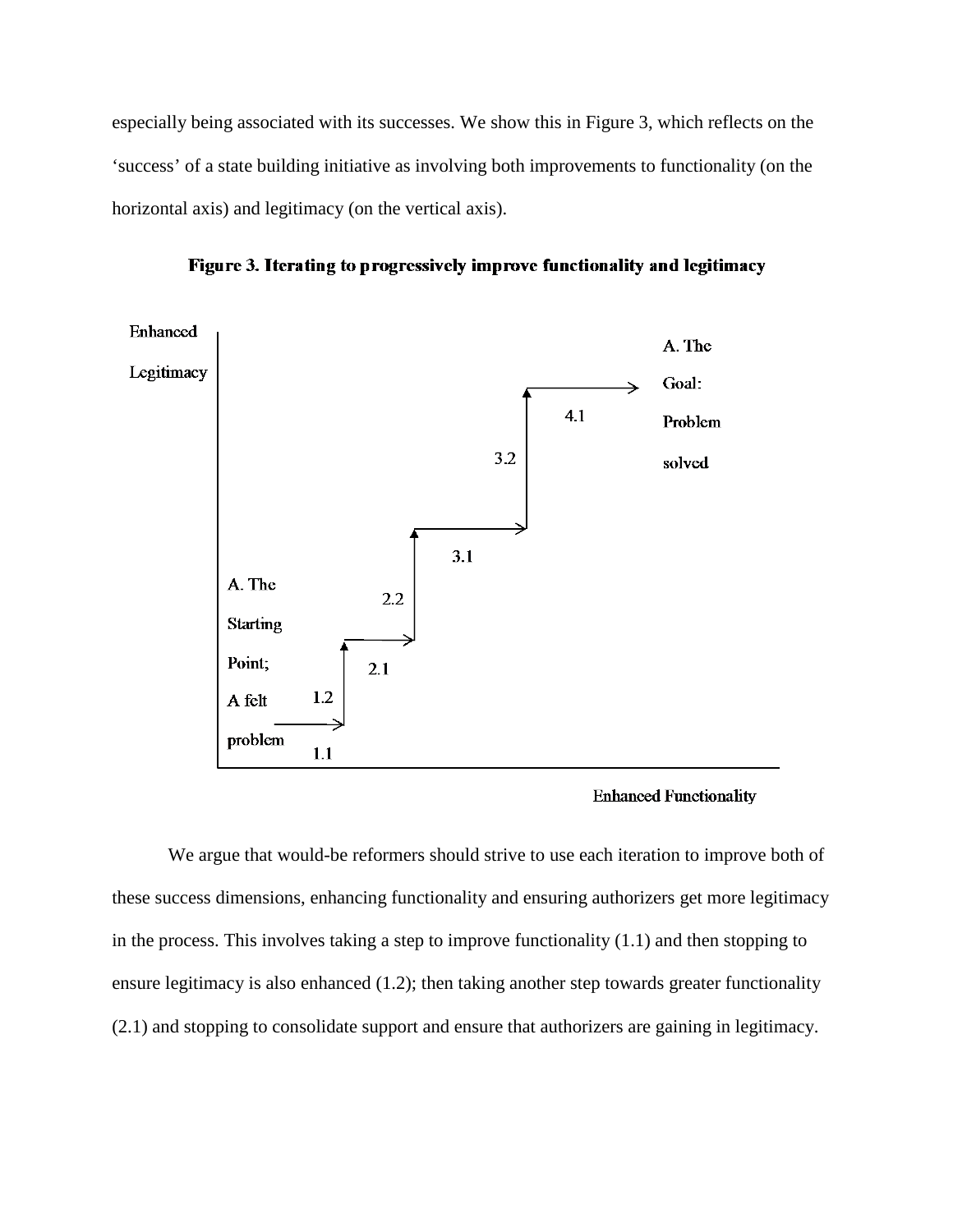This kind of thinking is built into the iterative processes discussed in Andrews et al (2016), where action steps are taken, lessons are learned, and results are discussed with authorizers (in the Iteration Check, see Andrews et al (2016)). It is useful to structure each of these discussions so that authorizers leave with news they can share to expand their legitimacy (about progress that has been made, or even lessons that have been learned). This will often lead to expanded authorization in the next step (given that the authorizer sees personal value in the exercise), which could facilitate bigger advances in functionality. Over time, the idea is to create a stairway to expanded state capability, with iterative improvements in both authority and functionality.

We saw an example of this in the work in Nostria. The initial work was done under the authority of a Minister who was willing and eager to support an expansion in functionality in the justice sector. She was in a (commonly) contentious relationship with other high-level officeholders in the sector, however, and could not authorizer everything that was needed to achieve full success. Early iterations were thus necessarily cautious, involving work with only officials in the ministry. They were rapid, however, and targeted some quick wins—in terms of lessons learned about potential opportunities to improve the sector and in terms of expanded engagement across the sector. The Minister was briefed on the lessons learned and the added members in the group, using this information to market the reform process with peers. She did so confidently, knowing that the process was yielding modest but real results (even in the first few iterations). As time went by, when iterations involved direct steps to enhance the skills of people in her ministry (through Excel courses, for instance), she ensured that other agencies had free and easy access to the same sessions. This enhanced her legitimacy and the legitimacy of the process, and led to other authorizers committing their support. They saw that the process yielded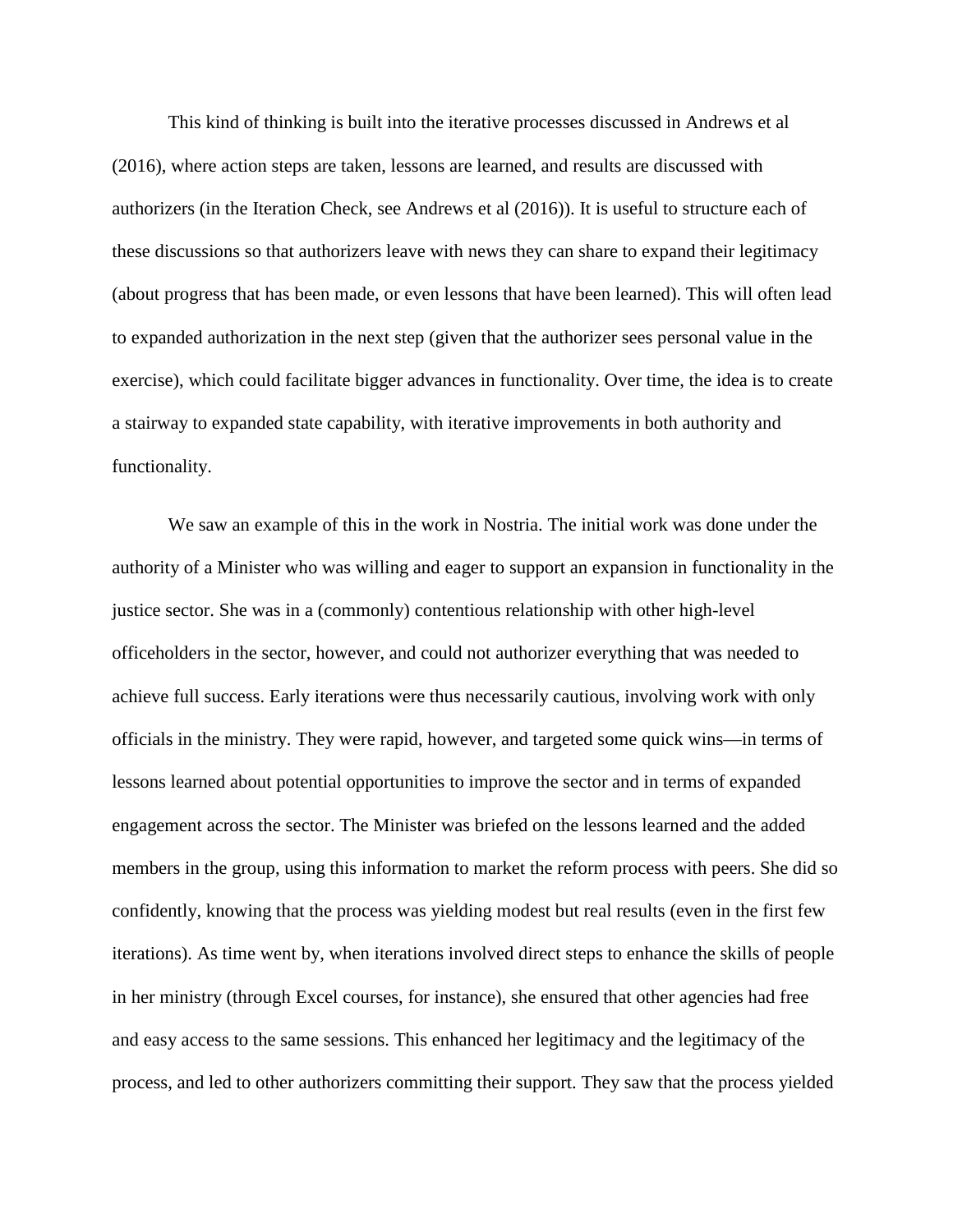tangible results quickly and consistently, and that it was yielding change at a rate they—and their staff—could manage. Interestingly, authorizers were not deterred by the limited size of results in early iterations (as some observers in large development organizations advised they would be). Authorizers saw the process as legitimate because the results—no matter how small—were produced quickly and regularly. In a sense, these results gave authorizers 'sound bite' legitimacy (something to mention in a Cabinet meeting or weekly press report, as evidence of ongoing progress) instead of career-defining legitimacy (a big achievement). Politics is as much about sound bites as it is about career wins: PDIA allows many of the former en route to the latter. It is important to note that we are not talking about 'quick wins' on their own here (which studies find matter but do not always open up into broader reforms) (Bunse and Fritz 2012; Haggard 1997; Porter et al. 2012; Teskey et al. 2012). We are emphasizing using quick wins to build space for reform, so the strategy in which these wins is pursued and communicated matters as much as (or more than) the wins themselves.

The final point we would like to make about gaining and growing authority centers on the use of coalitions in PDIA. As we have argued in prior work (Andrews et al 2015), most state building challenges are complex. They involve many agents and impose many needs on wouldbe reformers. They also tend to be high stakes, rife with risk and uncertainty. Many authorizers will shy away from supporting action in these areas because of such characteristics. This is, we believe, a primary reason why low capability equilibria persist in many contexts (and why many of the deficiencies associated with these low capabilities fester as conditions, never attracting the attention of a real problem). There are individual authorizers who do step out and support efforts targeting these challenges, however, and sometimes they make a big difference. However, we observe two realities that often limit the individual authorizers potential to really support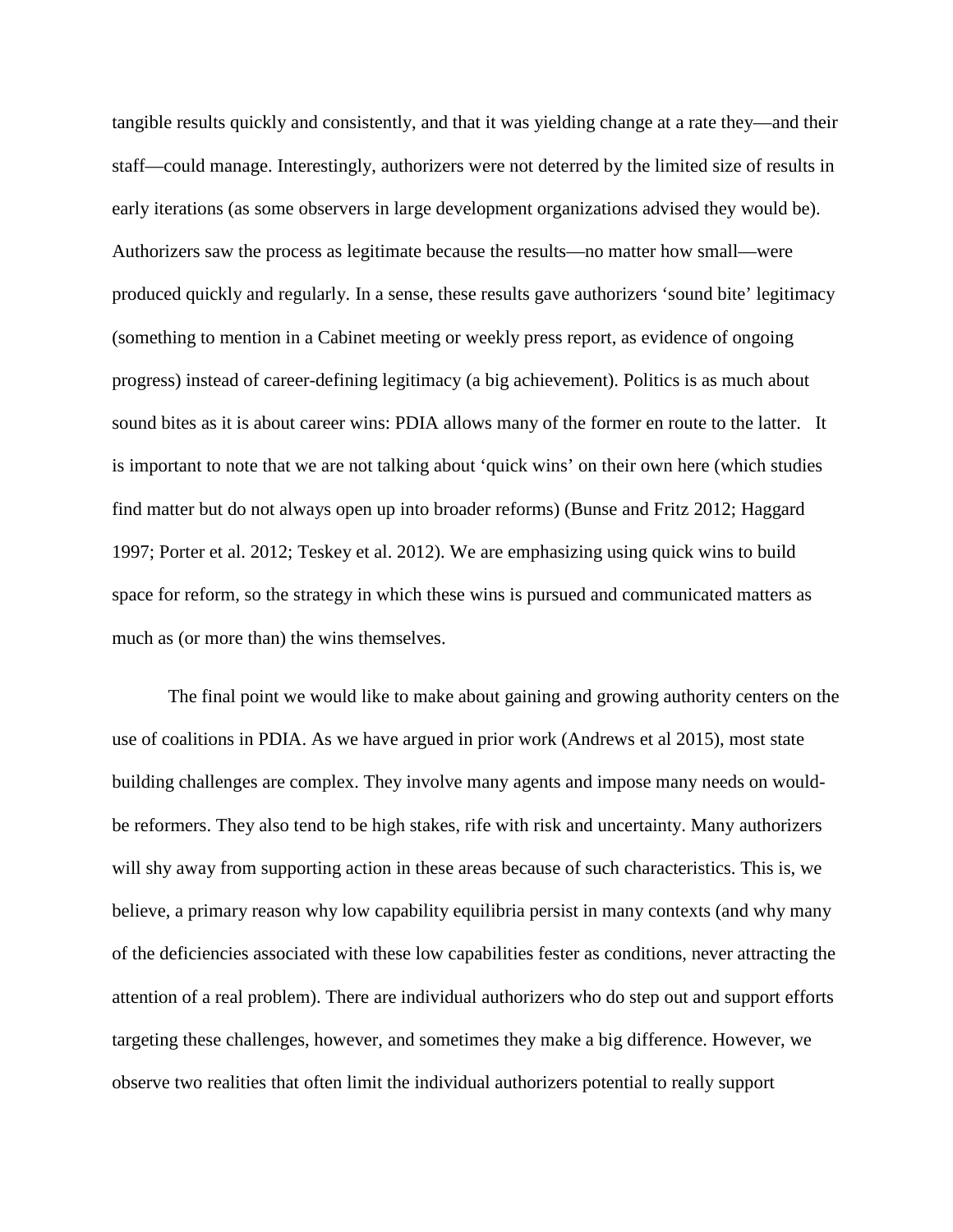complex challenges. First, these authorizers often take on too much personal risk in the process and do not survive to actually follow through with the authorization they promise at the start. Second, these authorizers often lack the scope or breadth of influence required to address complex challenges, and end up supporting narrow interventions that cannot be scald or diffused or sustained.

These limits to individual authority are commonly referenced in the growing literature on leadership in development (Andrews 2013). This literature routinely finds that deep and broad change is more commonly associated with work by groups of authorizers (Haggard and Webb 1993; Krueger 2002; Leftwich 2010; Lewis 1996). These groups typically engage in coalitionlike structures, where they agree to combine efforts to address shared problems that they cannot solve on their own.<sup>[7](#page-30-0)</sup> They provide the different kinds of authority needed to achieve a solution, and share risks involved in the process.

We believe that the authorizing needs of complex initiatives will always call for some kind of coalition arrangement. These initiatives may well start with an individual authorizer acting alone, but the authorization needs and risks will soon prove overwhelming. Would-be reformers should therefore strategize to build authorization coalitions from early on in any initiative, and constantly try to build the coalition. It is the key to managing risks associated with this kind of work and also to providing all of the authority needed in such.

<span id="page-30-0"></span> $^7$  There are various interesting strands of such thought, as reflected in recent work. For instance, Oborn et al. (2011) note that the policy entrepreneurs referenced in work by people like Kingdon often have their biggest impact when drawing agents together in coalitions. Nowlin (2011) writes about the importance of coalitions in pushing policy processes forward, emphasizing the importance of balancing homogeneity and heterogeneity in the design of such. Faust (2010) discusses the way in which coalitions emerge to foster development agendas, changing as reform iterations demands.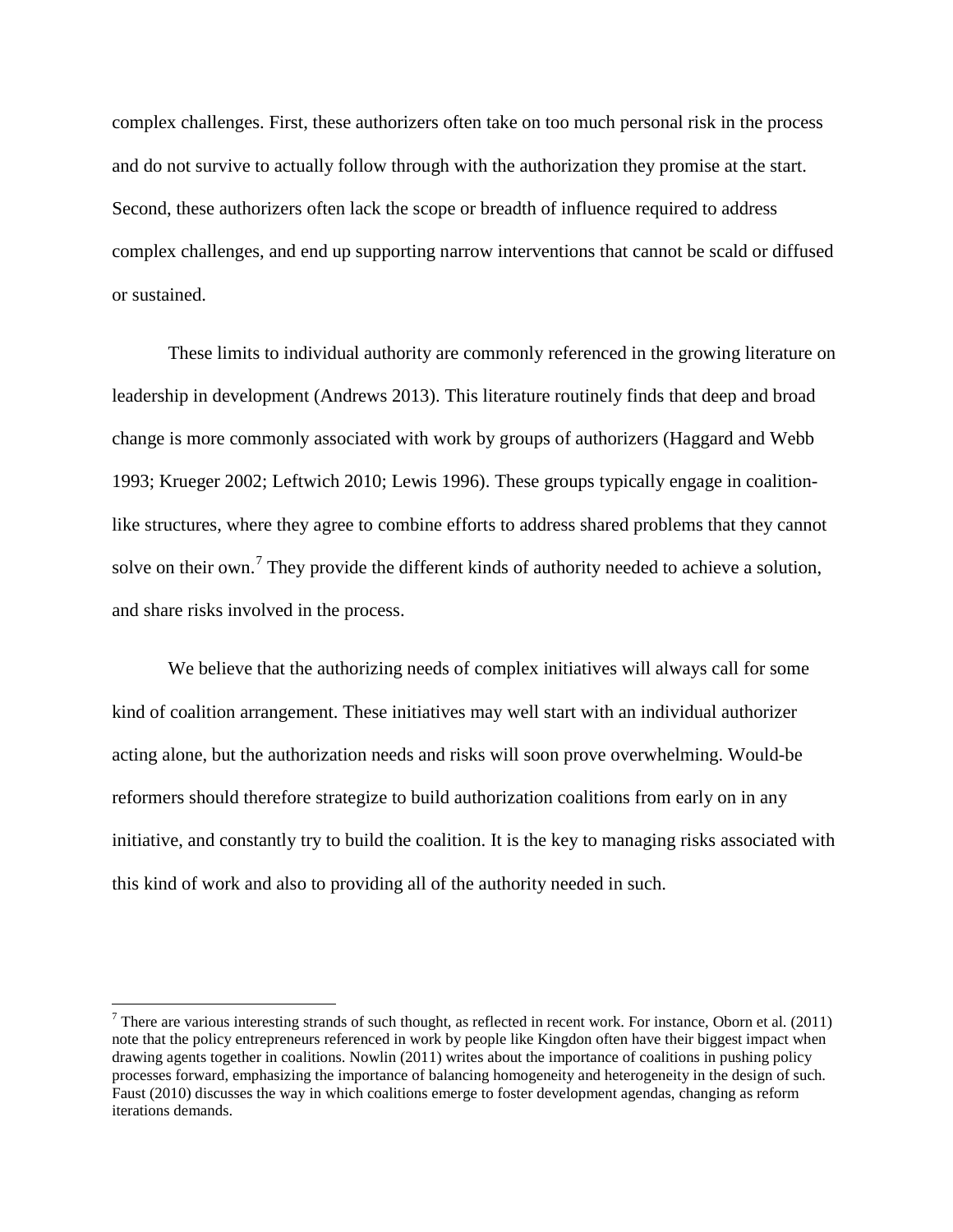Table 5 acts as a summary set of questions we believe any would-be reformer should ask when trying to gain and grow the authority to address a wicked hard, complex challenge. You can use the table to reflect on addressing the authorization needs identified in Table 2. It asks you to think of ideas you may take in early iterations of a find and fit process (see Andrews et al 2016): Do you comfortably have enough authority to take these steps? What legitimacy will these steps yield for your authorizer? How will this legitimacy attract other authorizers to the initiative? Who might you be looking to include in a coalition, and what strategies do you have to create such coalition? We propose answering these questions at the start of any initiative and revisiting them in every reflection period, to ensure that you are constantly mindful of the challenge of gaining and growing authorization to do this work.

| Your proposed first | Do you comfortably | What legitimacy  | How will this   | Who might you be        |
|---------------------|--------------------|------------------|-----------------|-------------------------|
| (or next) action    | have enough        | will these steps | legitimacy      | looking to include in a |
| step(s)             | authority to take  | yield for your   | attract other   | coalition, and how      |
|                     | these steps?       | authorizer?      | authorizers to  | might this step help to |
|                     |                    |                  | the initiative? | create the coalition?   |
|                     |                    |                  |                 |                         |
|                     |                    |                  |                 |                         |
|                     |                    |                  |                 |                         |
|                     |                    |                  |                 |                         |
|                     |                    |                  |                 |                         |
|                     |                    |                  |                 |                         |
|                     |                    |                  |                 |                         |
|                     |                    |                  |                 |                         |
|                     |                    |                  |                 |                         |

**Table 5. Questions to ask about gaining and growing authority**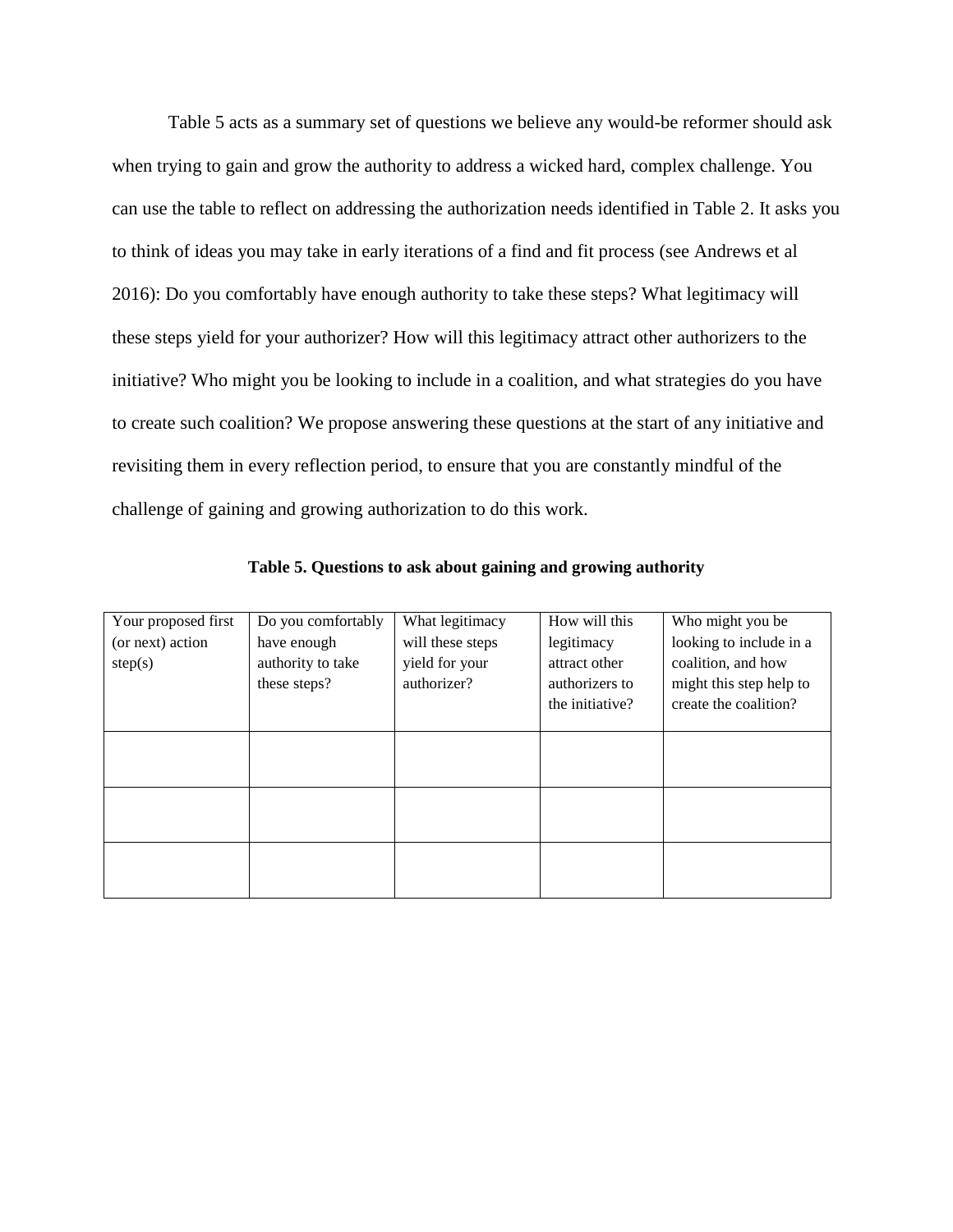## **Where Does This Leave You?**

We have covered a lot of ground in prior working papers (see Andrews et al. (2015) and Andrews et al. (2016)), and hopefully you have participated actively through the exercises in those chapters. If so, you would have seen a challenge transformed into an attention-grabbing problem, and then into a deconstructed set of entry points for action. You would then have identified multiple options to address various entry point issues and crafted a strategy to conduct experimental iterations with these ideas, learning about what works and why. Finally, you would have considered the authorization needs of your initiative, as well as where those needs might be met and how to gain and grow necessary authority.

Our discussion has been very practical and applied, and we hope this is useful to you. The true test of all these ideas is when you apply them to your real challenge, however, and actually start iteration. This is when you get to see the way in which well constructed problems mobilize attention, and how participatory problem analysis empowers colleagues to think in new ways. This is when you realize how much can be learned when one tries an action and then stops to reflect on what happened. Finally, when ideas turn to action one learns a huge amount about who really has power and authority, and who is really willing to use it to build state capability in areas where it has been lacking.

We hope that you have found the ideas and tools interesting enough to even consider taking the next step into action. We want to warn you not to do this on your own, however. Just as we believe there are limits to the influence of individual authorizers, we also believe that there are limits to the influence you can have—as development entrepreneur, would-be reformer, agitator, or whatever identity is appropriate. Many people are required to build state capability, playing many roles and sharing the risk involved. Broad engagement is also the key to building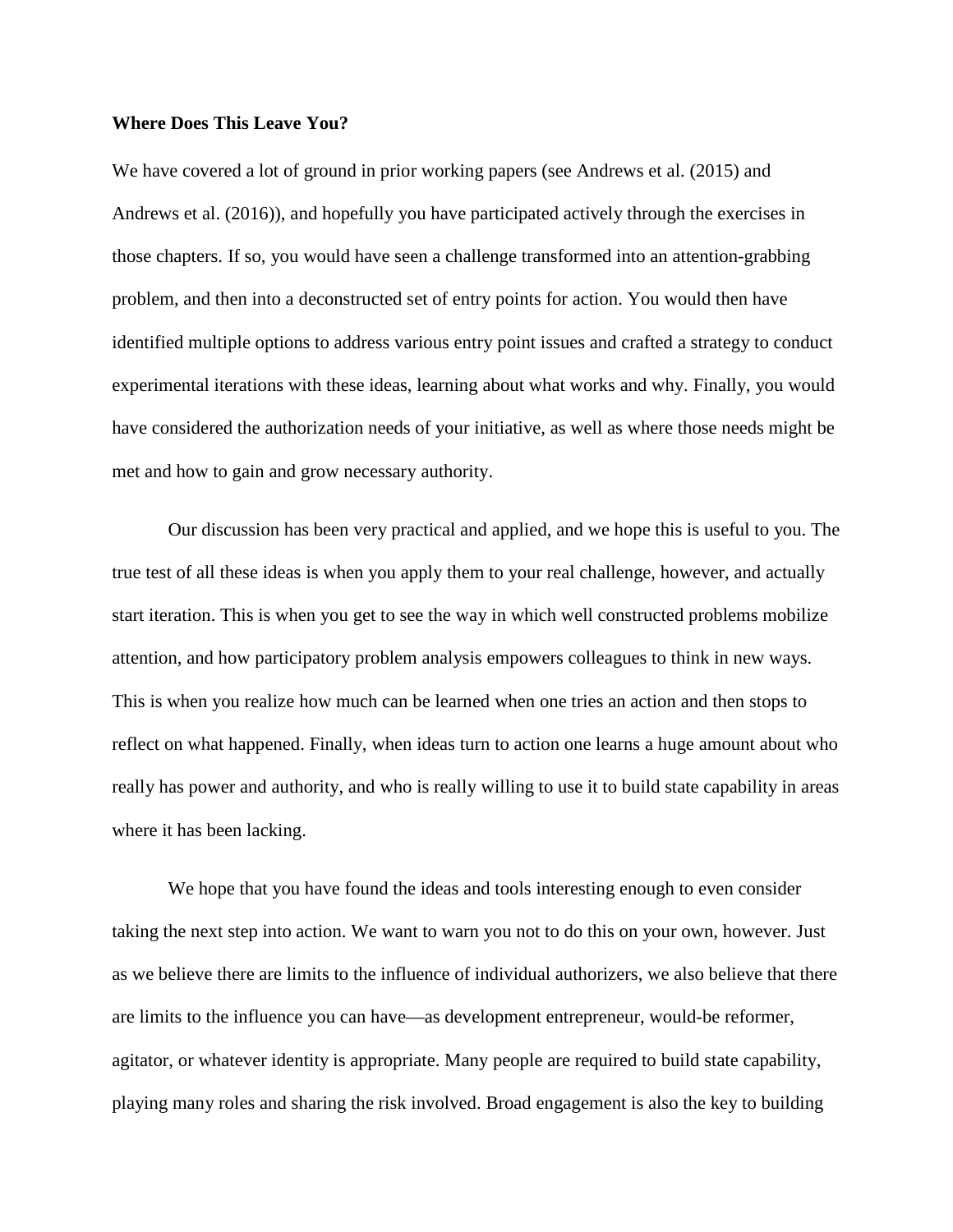capability at scale. A forthcoming working paper explains why, and offers some practical ideas on how to engage broadly in your efforts to build state capability.

## **References**

Aghion, P. and Tirole, J., 1997. Formal and real authority in organizations. *Journal of political economy*, pp.1-29.

Andrews, M., Pritchett, L. and Woolcock, M. 2015. Doing Problem Driven Work. Harvard Kennedy School Working Paper.

Andrews, M., Pritchett, L. and Woolcock, M. 2016. Doing Iterative and Adaptive Work. Harvard Kennedy School Working Paper.

Andrews, M., 2013c. *Who really leads development?* WIDER Working Paper 2013/092.

Battilana, J. and D'aunno, T., 2009. Institutional work and the paradox of embedded agency. *Institutional work: Actors and agency in institutional studies of organizations*, pp.31-58.

Bolton, P. and Dewatripont, M., 2013. Authority in organizations. *Handbook of Organizational Economics*, pp.342-372.

Campbell, D., 2012. Public managers in integrated services collaboratives: What works is workarounds. *Public Administration Review*, *72*(5), pp.721-730.

Bunse, S. and Fritz, V. 2012. Making public sector reforms work: political and economic contexts, incentives, and strategies. *World Bank Policy Research Working Paper 6174*. Washington DC: World Bank.

Cartwright, S. and Cooper, C.L., 1993. The role of culture compatibility in successful organizational marriage. *The Academy of Management Executive*, *7*(2), pp.57-70.

Clegg, S., 2012. The end of bureaucracy. *Reinventing Hierarchy and Bureaucracy: From the Bureau to Network Organizations*, *35*, pp.59-84.

Dodlova, M., 2013. Political Accountability and Real Authority of Government Bureaucracy. *CESifo Working Paper Series No. 4443.*

Duckworth, A.L., Peterson, C., Matthews, M.D. and Kelly, D.R., 2007. Grit: perseverance and passion for long-term goals. *Journal of personality and social psychology*, *92*(6), pp.1087-1101.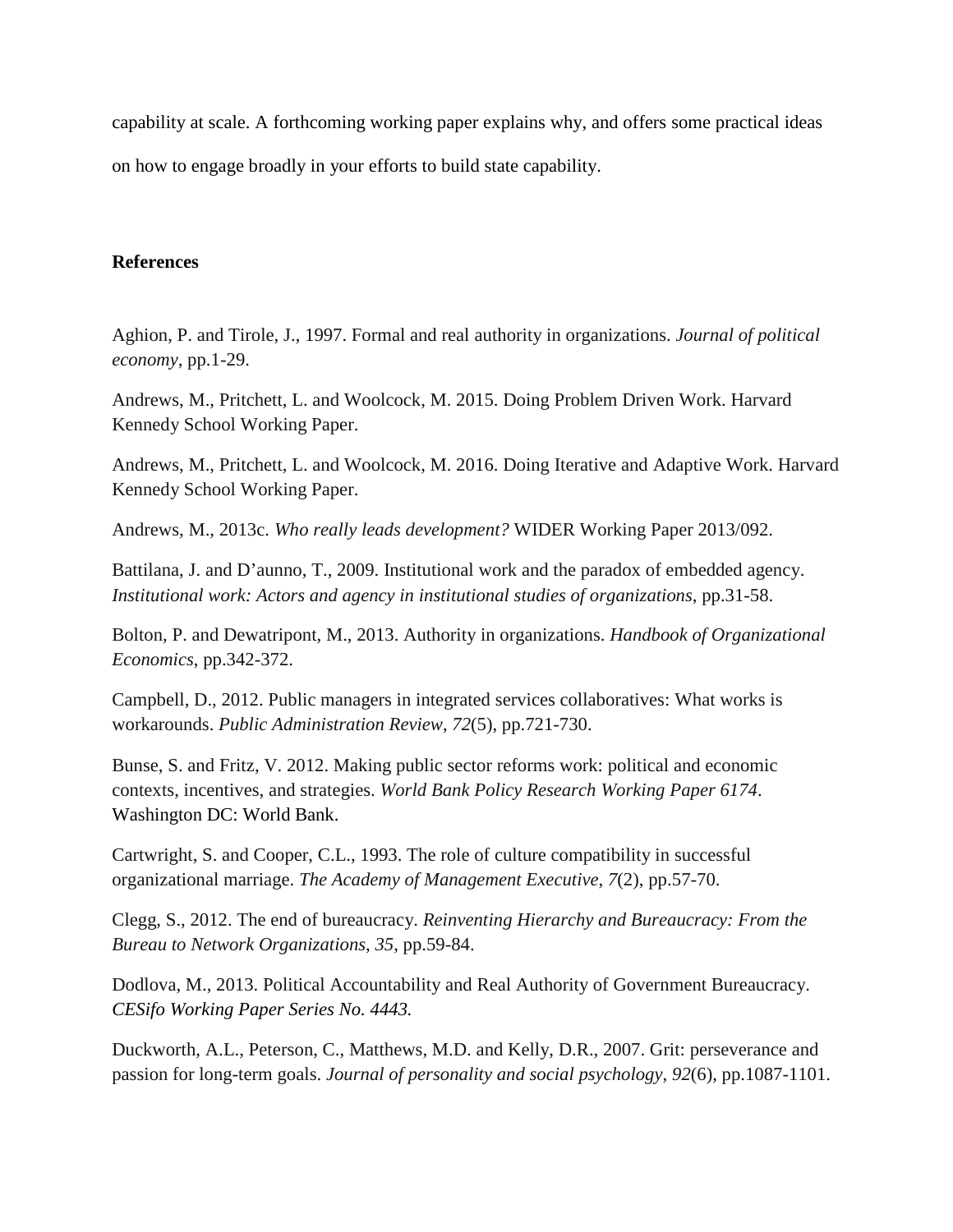Edmondson, A.C. and Singer, S.J., 2012. Confronting the Tension Between Learning and Performance. *Reflections*, *11*(4), pp. 34-43.

Etzioni, A., 1959. Authority structure and organizational effectiveness. *Administrative Science Quarterly*, pp.43-67.

Ezrow, N. and Frantz, E., 2013. Revisiting the Concept of the Failed State: bringing the state back in. *Third World Quarterly*, *34*(8), pp.1323-1338.

Fama, E.F. and Jensen, M.C., 1983. Separation of ownership and control. *Journal of law and economics*, pp.301-325.

Faust, J., 2010. Policy experiments, democratic ownership and development assistance. *Development Policy Review*, *28*(5), pp.515-534.

Frosch, D.L. and Kaplan, R.M., 1999. Shared decision making in clinical medicine: past research and future directions. *American journal of preventive medicine*, *17*(4), pp.285-294.

Greenwood, R. and Suddaby, R., 2006. Institutional entrepreneurship in mature fields: The big five accounting firms. *Academy of Management journal*, *49*(1), pp.27-48.

Gulick, L., 1937. Notes on the Theory of Organization. *Classics of organization theory*, *3*, pp.87- 95.

Guillén, M.F., 1994. *Models of management: Work, authority, and organization in a comparative perspective*. University of Chicago Press.

Haggard, S. 1997. Reform of the State in Latin America, in Burki, S. and Perry, G. (Eds.) *Development in Latin America and the Caribbean*. Washington DC: World Bank.

Haggard, S. and Webb, S.B., 1993. What do we know about the political economy of economic policy reform?. *The World Bank Research Observer*, *8*(2), pp.143-168.

He, A.J., 2012. Is the Chinese Health Bureaucracy Incapable of Leading Healthcare Reforms?: The Case of Fujian Province. *China: An International Journal*, *10*(1), pp.93-112.

Heifetz, R.A., Grashow, A. and Linsky, M., 2009. *The practice of adaptive leadership: Tools and tactics for changing your organization and the world*. Harvard Business Press.

Herbst, J., 2014. *States and Power in Africa: Comparative Lessons in Authority and Control: Comparative Lessons in Authority and Control*. Princeton University Press.

Horling, B. and Lesser, V., 2004. A survey of multi-agent organizational paradigms. *The Knowledge Engineering Review*, *19*(04), pp.281-316.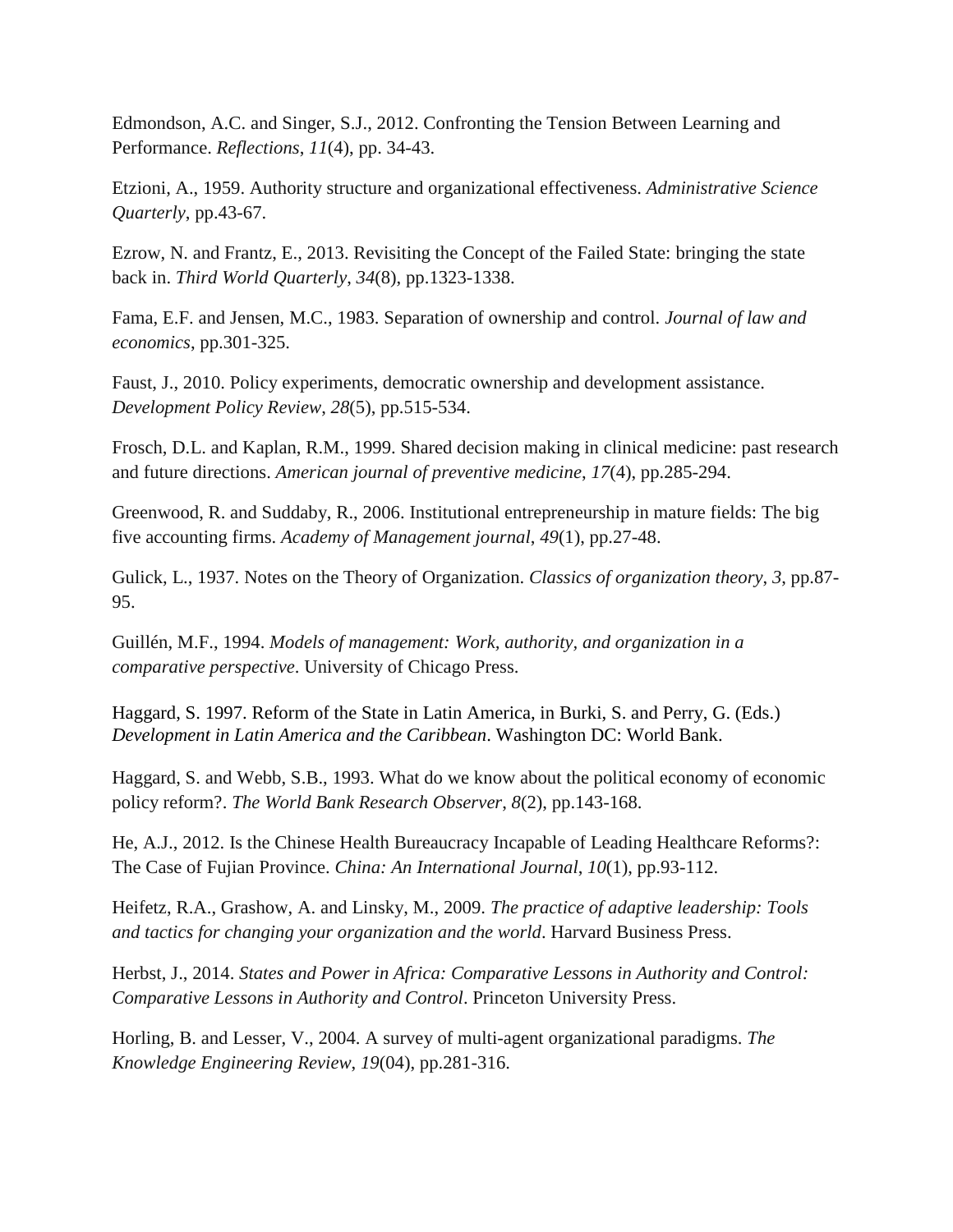Hughes, S., 2013. Authority Structures and Service Reform in Multilevel Urban Governance The Case of Wastewater Recycling in California and Australia. *Urban Affairs Review*, *49*(3), pp.381- 407.

Im, T., 2014. Bureaucracy in three different worlds: The assumptions of failed public sector reforms in Korea. *Public Organization Review*, *14*(4), pp.577-596.

Janowitz, M., 1998. Changing Patterns of Organizational Authority: The Military Establishment. *The Military and Society: The Training and Socializing of Military Personnel*, pp.237-58.

Jones, L., Exworthy, M. and Frosini, F., 2013. Implementing market-based reforms in the English NHS: Bureaucratic coping strategies and social embeddedness. *Health policy*, *111*(1), pp.52-59.

Khanna, R., Guler, I. and Nerkar, A., 2015. Fail Often, Fail Big, and Fail Fast? Learning from Small Failures and R&D Performance in the Pharmaceutical Industry. *Academy of Management Journal*, pp.amj-2013.

Krueger, A.O., 2002. *Political economy of policy reform in developing countries* (Vol. 4). MIT press.

Lee**,** K. Y. (2000). *From Third World to First: The Singapore Story.* New York: Harper.

Leftwich, A., 2010, March. Beyond Institutions: Rethinking the Role of leaders, elites and coalitions in the institutional formation of Developmental States and strategies. In *Forum for Development Studies* (Vol. 37, No. 1, pp. 93-111). Routledge.

Lewis, P.M., 1996. Economic Reform and Political Transition in Africa The Quest for a Politics of Development. *World Politics*, *49*(01), pp.92-129.

Lieberthal, K. and Lampton, D.M. eds., 1992. *Bureaucracy, politics, and decision making in post-Mao China* (pp. 1-30). Berkeley: University of California Press.

Meyer, M.W., 1968. The Two Authority Structures of Bureaucratic Organization. *Administrative Science Quarterly*, pp.211-228.

Moore, M. and Khagram, S. 2004. On Creating Public Value: What Business Might Learn from Government about Strategic Management. *Corporate Social Responsibility Initiative Working Paper No. 3*. Cambridge, MA: John F. Kennedy School of Government, Harvard University.

Nowlin, M.C., 2011. Theories of the policy process: State of the research and emerging trends. *Policy Studies Journal*, *39*(s1), pp.41-60.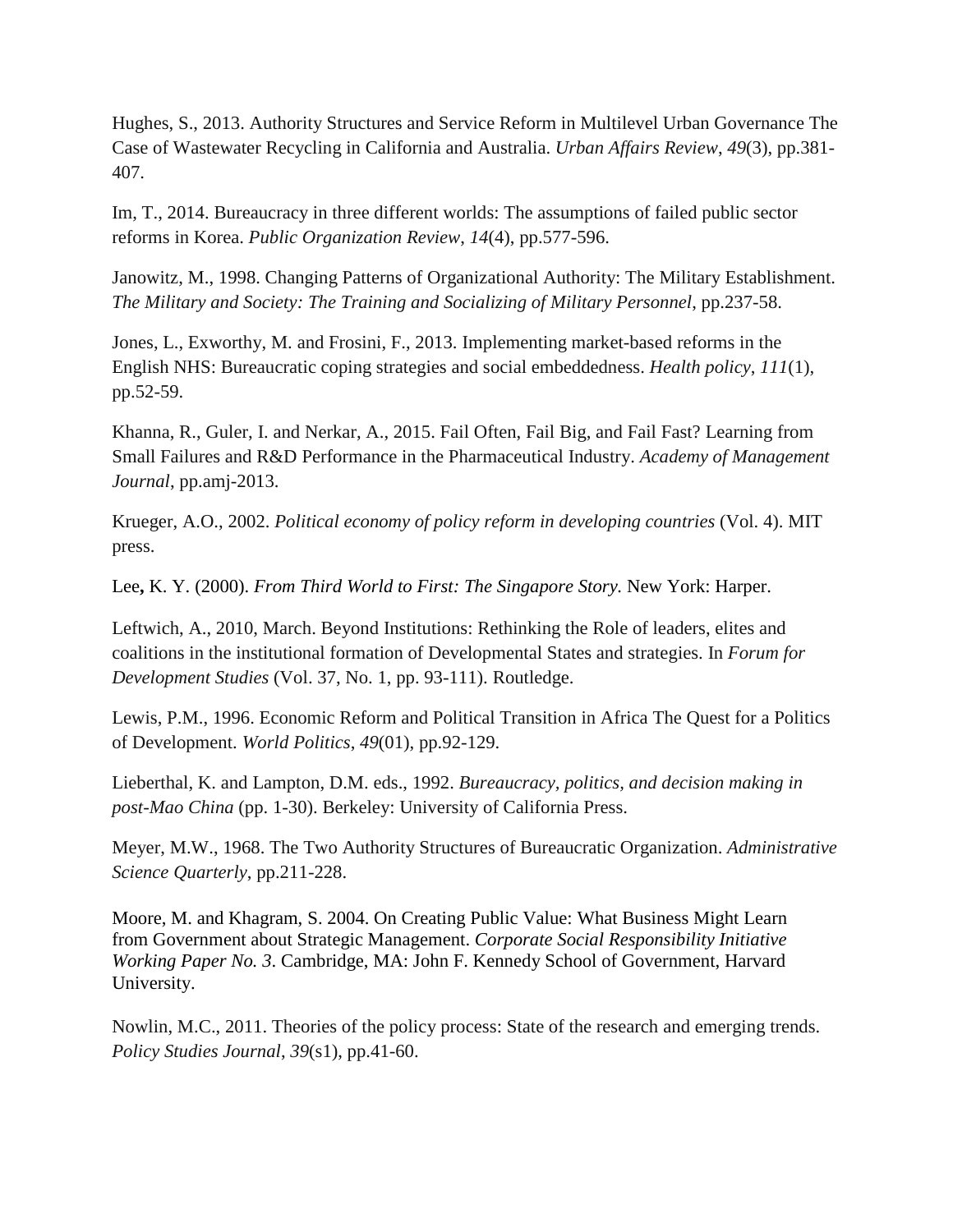Nutt, P.C., 1986. Tactics of implementation. *Academy of Management Journal*, *29*(2), pp.230- 261.

Oborn, E., Barrett, M. and Exworthy, M., 2011. Policy entrepreneurship in the development of public sector strategy: the case of London health reform. *Public Administration*, *89*(2), pp.325- 344.

Olsen, J.P., 2015. Democratic order, autonomy, and accountability. *Governance*, *28*(4), pp.425- 440.

Pache, A.C. and Santos, F., 2013. Embedded in hybrid contexts: How individuals in organizations respond to competing institutional logics. *Research in the Sociology of Organizations*, *39*, pp.3-35.

Poole, G.S., 2016. Administrative practices as institutional identity: bureaucratic impediments to HE 'internationalisation'policy in Japan. *Comparative Education*, pp.1-16.

Porter, D., Andrews, M., Turkewitz, J.A. and Wescott, C.G., 2011. Managing public finance and procurement in fragile and conflicted settings. *International Public Management Journal*, *14*(4), pp.369-394.

Presthus, R.V., 1960. Authority in organizations. *Public Administration Review*, pp.86-91.

Routley, L. and Hulme, D., 2013. *Donors, development agencies and the use of political economic analysis: getting to grips with the politics of development?* (No. esid-019-13). BWPI, The University of Manchester.

Schuman, M. 2010. *The Miracle.* New York: Harper Collins.

Senge, P.M., 2014. *The dance of change: The challenges to sustaining momentum in a learning organization*. Crown Business.

Senge, P. and KIm, D.H., 2013. From Fragmentation to Integration: Building Learning Communities. *Reflections*, *12*(4), pp.3-11.

Teskey, G., Schnell, S. and Poole, A., 2012. Getting beyond Capacity–Addressing Authority and Legitimacy in Fragile States. In *IRSPM 16 th annual conference, Rome*.

Waddock, S., Meszoely, G.M., Waddell, S. and Dentoni, D., 2015. The complexity of wicked problems in large scale change. *Journal of Organizational Change Management*, *28*(6), pp.993- 1012.

Wang, D. and Ap, J., 2013. Factors affecting tourism policy implementation: A conceptual framework and a case study in China. *Tourism Management*, *36*, pp.221-233.